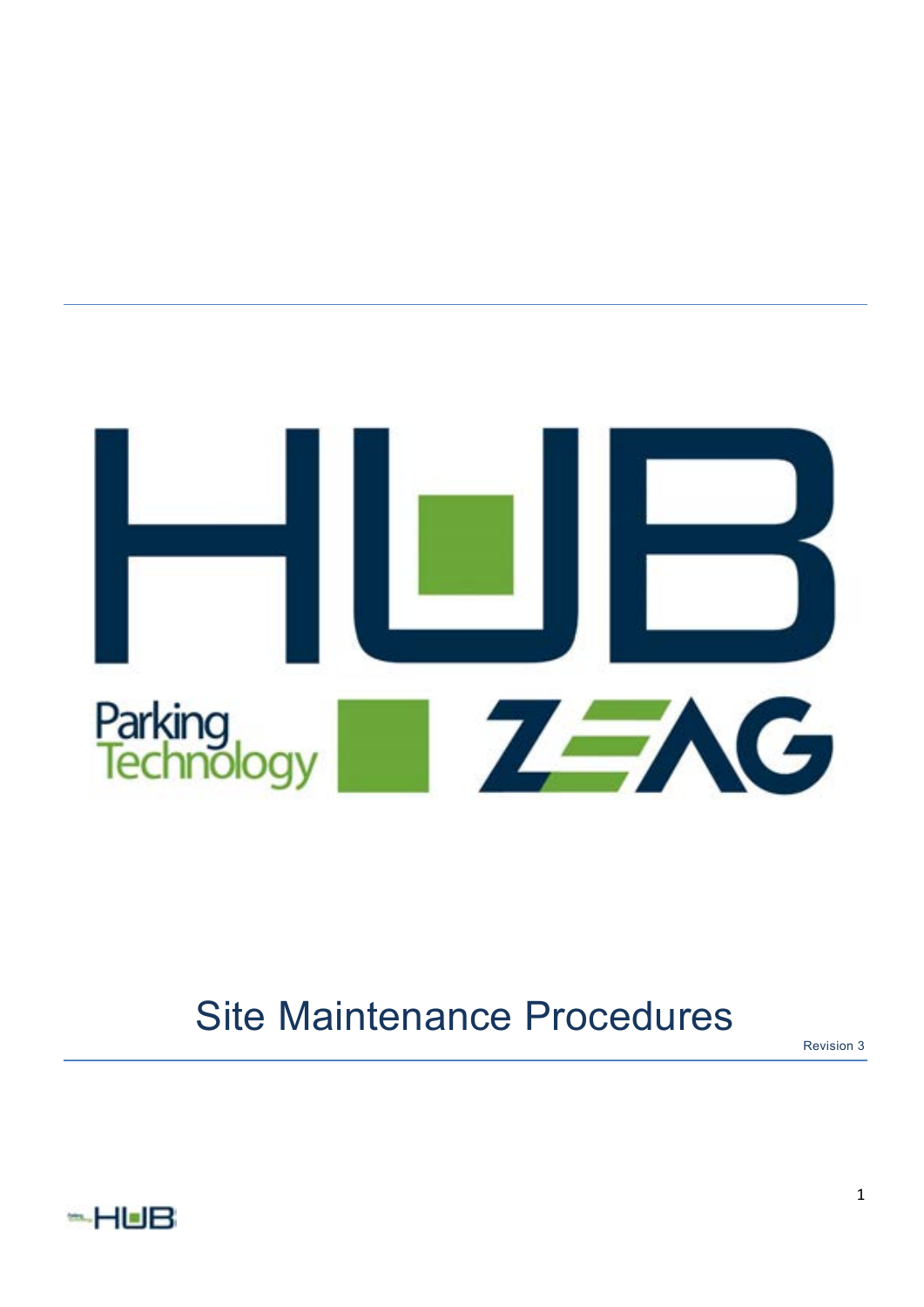## Site Maintenance Procedures

**This document contains important information pertaining to the servicing of a HUB site as well as procedures for logging calls, ordering consumables etc. It also gives a list of the responsibilities of the operators / owners on site from a first line maintenance perspective.** 

### **Index**

- **1. Entry Station Tickets**
- **2. Exit Station Tickets**
- **3. Shear Plate Replacement**
- **4. Ticket Jam**
- **5. APS Changing Receipt Rolls (Orion)**
- **6. APS Changing Receipt Rolls (Orion XR)**
- **7. Regular Reader (UCD) Cleaning**
- **8. Coin Safe: 8.1. Changing coin safe** 
	- **8.2. Resetting coin safe**
- **9. Note Safe (BNA): 9.1. Changing note safe (BNA) 9.2. Resetting note safe (BNA)**
- 
- **10. Note Safe (MFL):** 
	- **10.1. Changing note safe (MFL)**
	- **10.2. Removing banknotes (MFL)**
- **11. Different types of coin and note jams:** 
	- **11.1. Coin jam mars (560, 690, and 7900)**
	- **11.2. Clearing Coin Jam (RCU)**
	- **11.3. Note jams (BNA)**
	- **11.4. Note jams (B2B and MFL)**
- **12. Power failures**
- **13. Resetting a barrier**
- **14. Site service check list**
- **15. Ordering of consumables**
- **16. Call logging procedure**

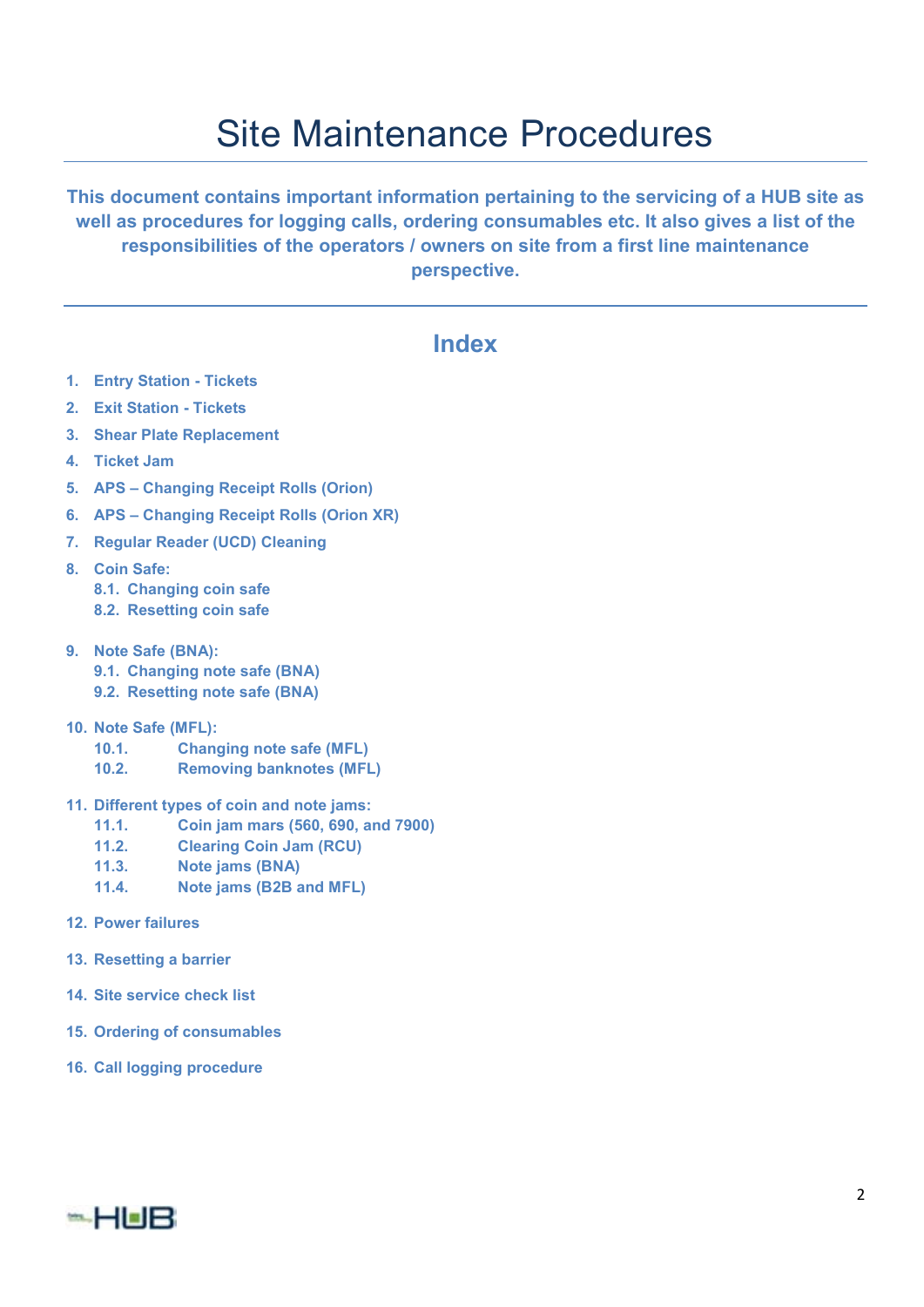## 1. Entry Station - Tickets

### **It is important that tickets are replaced when advised by the Alarms module as the car park cannot be accessed without the customer obtaining a ticket.**

### **To change the tickets follow the steps below:**

- 1.1 **Ensure the lane is coned off to re-route incoming vehicles.**
- 1.2 Unlock the station door.
- 1.3 Power down the station by switching off both the white and black switches on the power supply. **This is very important as the unit will break if this is not done.**
- 1.4 Loosen the black screw on top of the reader (UCD). Unhinge the feeder unit from the reader and turn the feeder wheel on the reader and feeder to remove any remaining tickets. Replace and tighten.
- 1.5 Tear the lid off the new box of tickets. Please ensure that all perforated corners and adhesive tape is removed from the box to prevent tickets catching and the station jamming. If the arrow is not facing the top of the box to the right, the box has been opened on the bottom.
- 1.6 Place the new box of tickets in the holder ensuring that they this is positioned correctly- as a second check the magnetic strip must be facing the left hand side of the machine.
- 1.7 Insert the ticket string into the metal slot below the feeder unit and push it in until it is held by the rollers and does not fall out after letting go of the ticket string.
- 1.8 Turn the station back on. The feeder will then automatically load the first ticket, eject it and reload a second ticket. If the tickets do not feed automatically into the station press the white button as shown approx. 5 seconds after switch on.
- 1.9 Make sure you remove loose tickets etc. from inside the station.
- 1.10 Lock the station door and remove the cones.



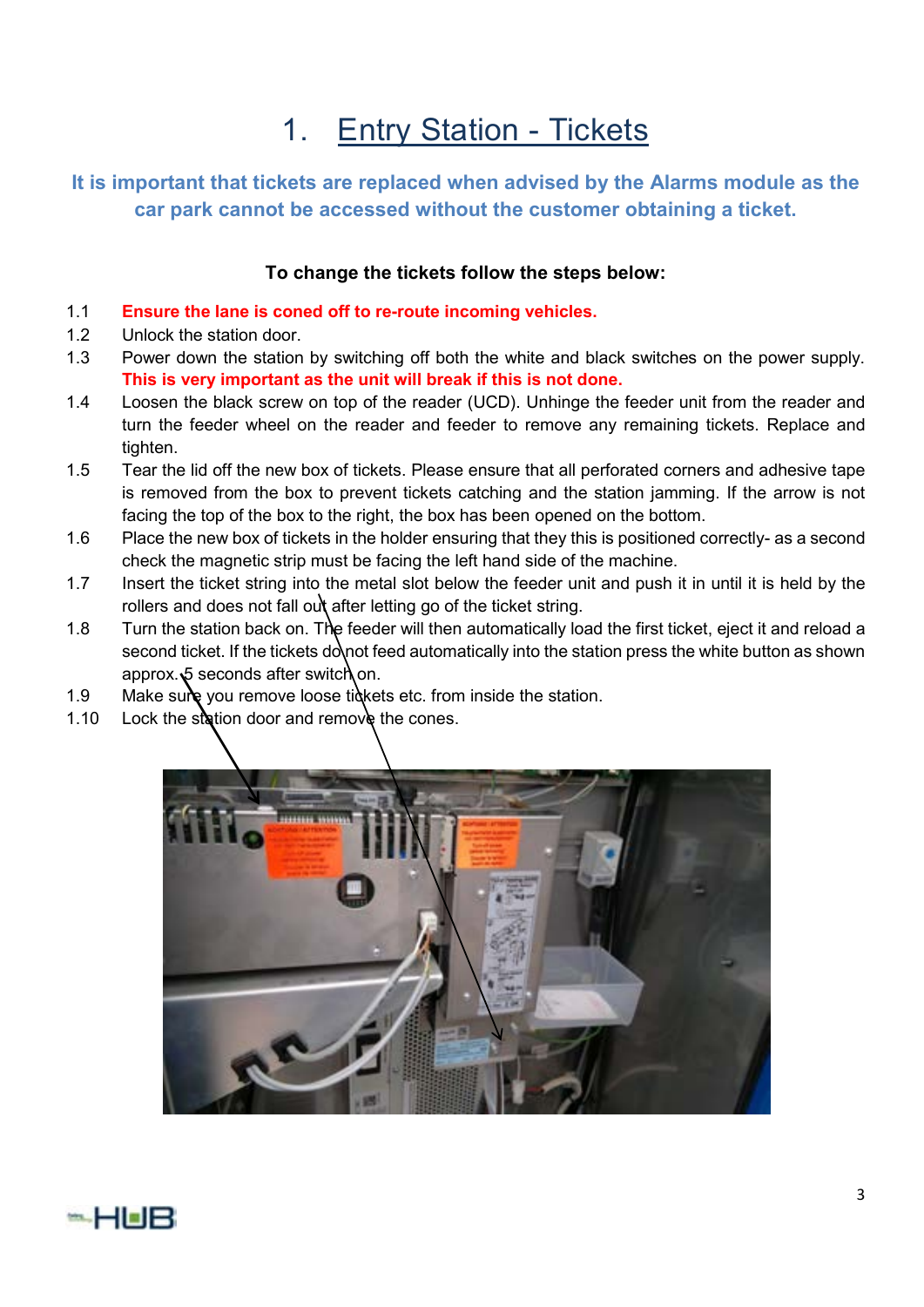### 2. Exit Station - Tickets

**The bins in the exit stations must be emptied regularly as they fill up quickly. There is a risk the machine can jam or catch fire if the tickets are not regularly emptied.** 

#### **To empty the machine follows the steps below:**

#### **Ensure the lane is coned off to re-route oncoming vehicles**

- 2.1 Unlock the station door.
- 2.2 Remove the bin from the door hinges by lifting upwards and pulling forwards.
- 2.3 Empty the tickets into a bin liner or other container.
- 2.4 Replace the bin back on the hinges (Ensure that the bin is seated properly in the hinges).
- 2.5 Lock the station door and remove the cones.



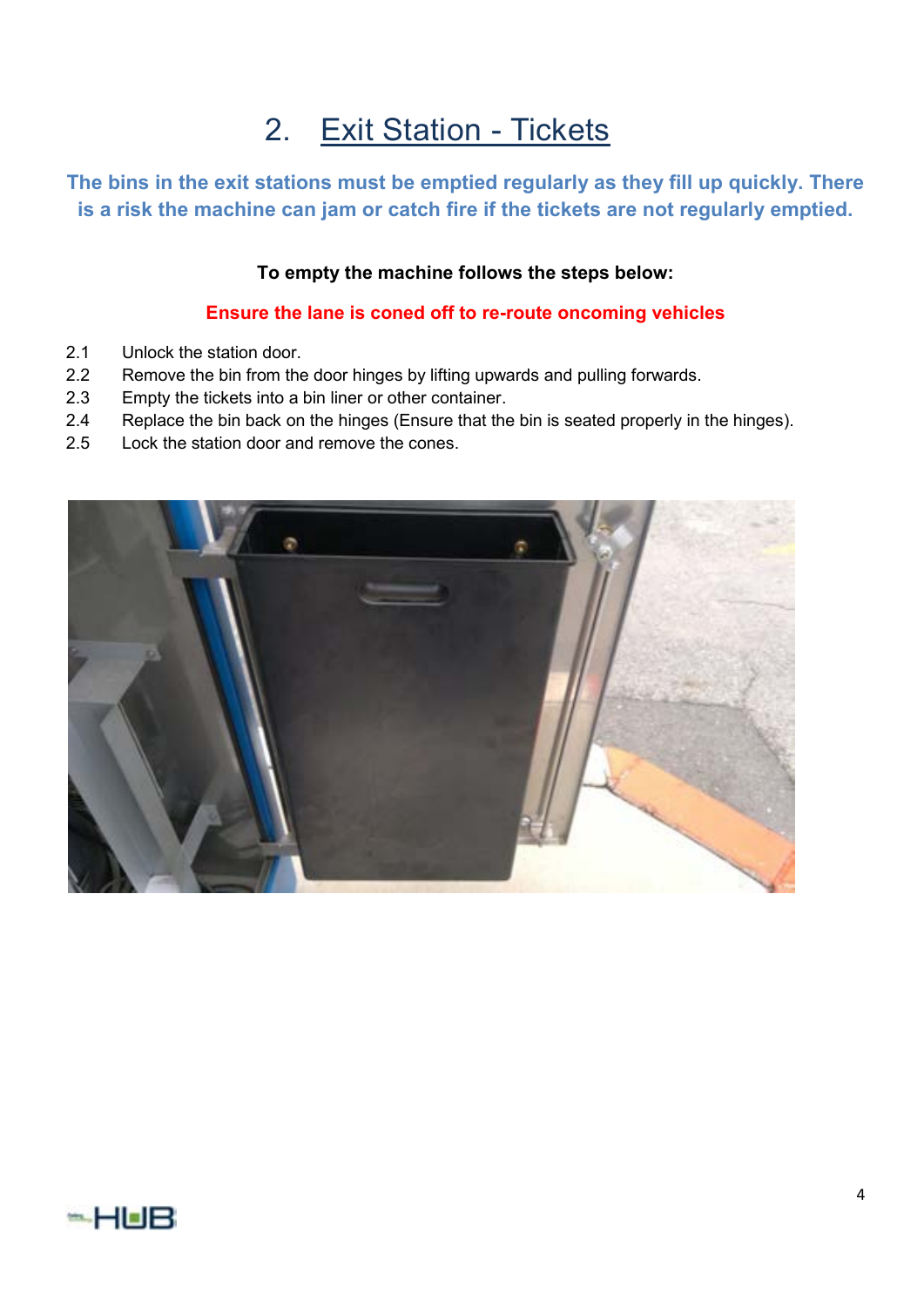### 3. Shear Plate Replacement

### **To replace shear plate follow the steps below:**

#### 3.1 **Ensure the lane is coned off to re-route oncoming vehicles.**

- 3.2 Open the barrier door and set the barrier logic from the auto position to the down position.
- 3.3 Remove the bolts from the barrier mechanism.
- 3.4 Remove nuts and bolts from the shear plate and boom bracket.
- 3.5 Fit the new shear plate onto the boom arm and tightened the bolts.
- 3.6 Lift the boom arm and align the shear plate holes to the barrier mechanism.
- 3.7 Fit all bolts and tighten them (No 17 spanner). If any bolts are missing please contact HUB's Support Centre so that we can arrange for replacements.
- 3.8 Set the barrier logic back to the auto position
- 3.9 Remove the cone/s from the lane



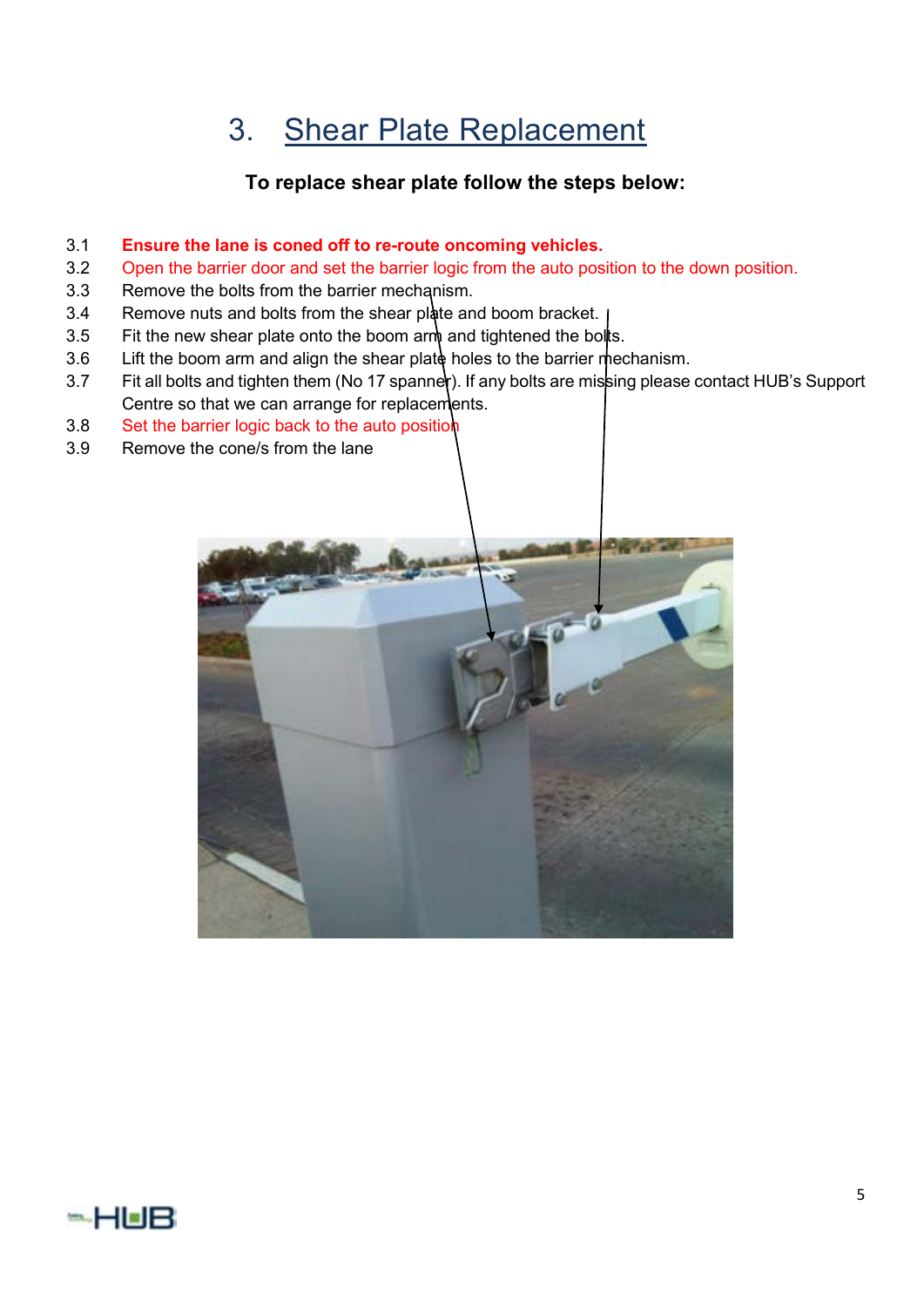### 4. Ticket Jam

### **Ticket Jams can occur occasionally on an Entry, Exit, APS or other station. Below is the procedure to clear a jam at an Entry Station.**

#### **Always ensure the lane is coned off when working on a station**

- 4.1 Unlock the station door.
- 4.2 Turn off the machine by switching both buttons off on the power supply.
- 4.3 Remove the tickets from the feeder escrow, including the single ticket at the back of the escrow unit.
- 4.4 Disconnect data and power cable from the UCD.
- 4.5 Remove the ticket feeder escrow from the UCD (Only on Entry / Exit with Creditcard Station).
- 4.6 Remove the UCD.
- 4.7 Clean the remaining tickets inside the feeder escrow and UCD.
- 4.8 Fit the UCD and feeder escrow back to the machine.
- 4.9 Connect data and power cables back to the  $\mathsf{U}$ CD.
- 4.10 Feed tickets into feeder escrow (see page 3).
- 4.11 Switch the machine on and lock the door.



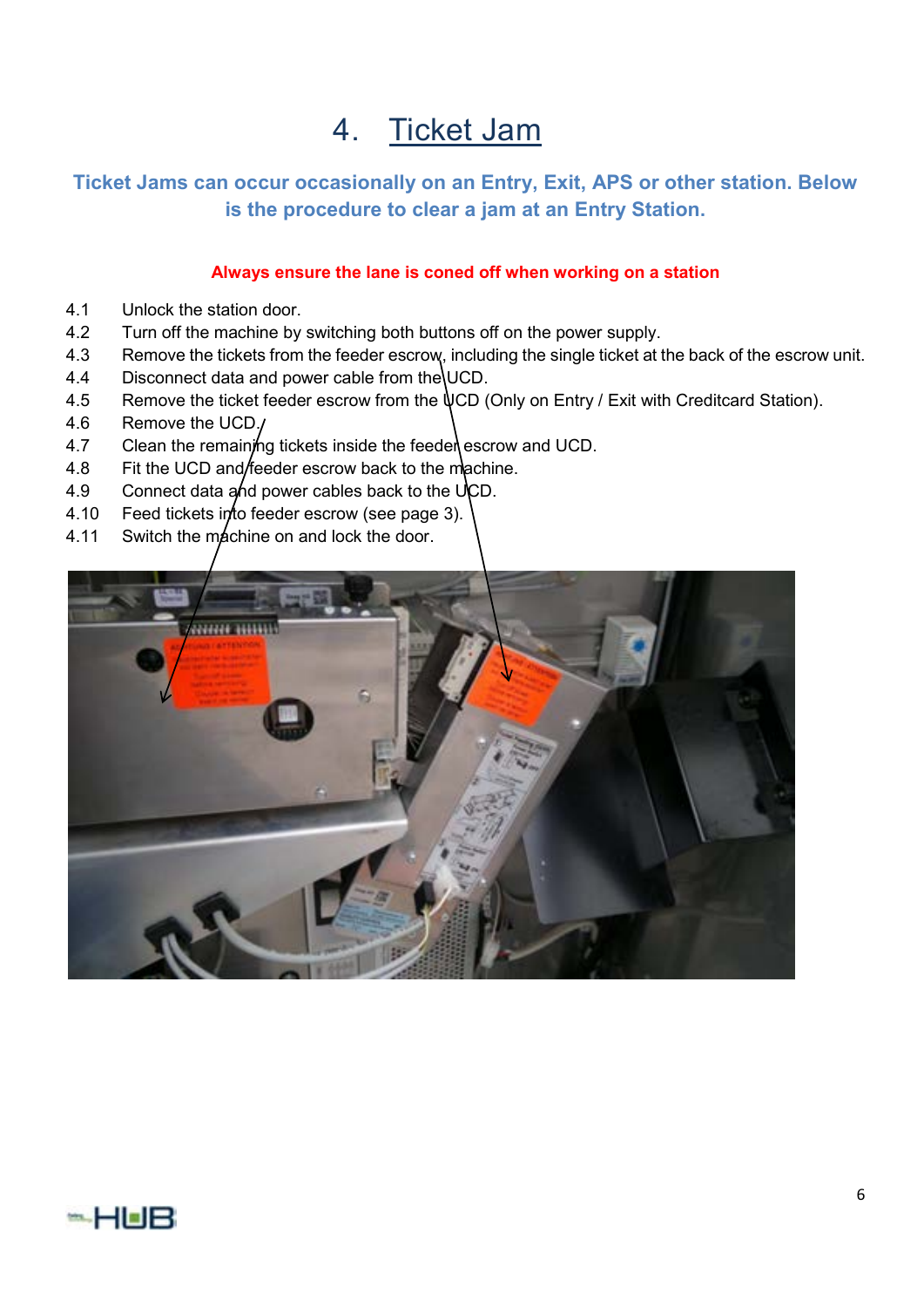## 5. APS – Changing Receipt Rolls (Orion)

### **The receipt rolls are positioned on the inside of the pay station machine door and must be replaced when advised by the ZMS Alarms that they are running low.**

#### **To change a receipt roll follow the steps below:**

- 5.1 Unlock the pay station door.
- 5.2 Push the level sensor (the metal bar resting on the back of the roll) to the back and clip into place.
- 5.3 Remove the receipt roll holder removing any remaining paper.
- 5.4 Place the holder through the centre of the new receipt roll.
- 5.5 Feed the paper into the metal slot which will automatically pull the paper through, this will continue for a couple of seconds, once this has stopped place the holder back into the slots at either side.
- 5.6 Press the green lit button to feed another inch of paper through to ensure that it is ready for use.
- 5.7 Lock the pay station door.

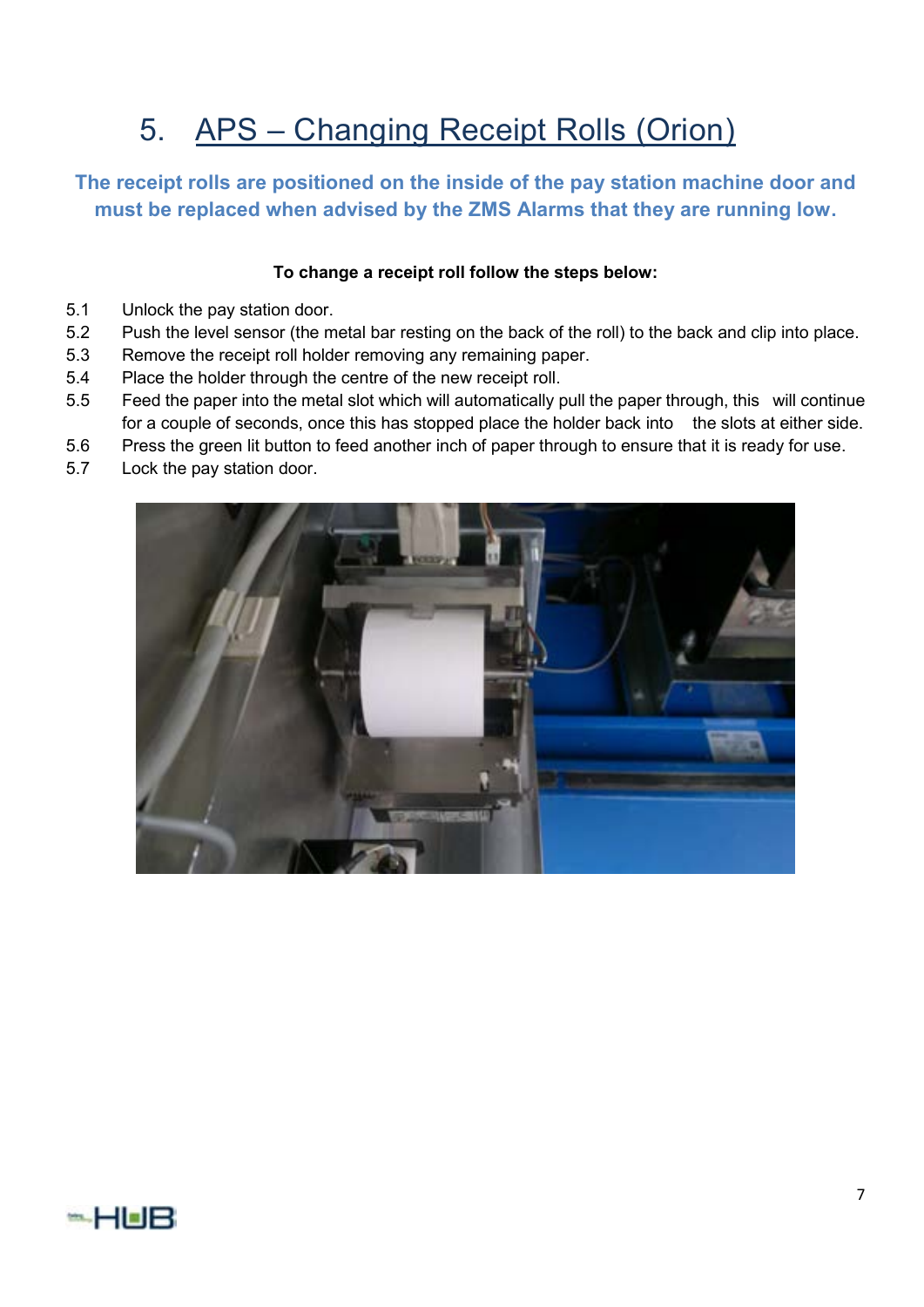## 6. APS – Changing Receipt Rolls (Orion XR)

### **The receipt rolls are positioned on the inside of the pay station machine door and must be replaced when advised by the ZMS Alarms that they are running low.**

#### **To change a receipt roll follow the steps below:**

- 6.1 Unlock the pay station door
- 6.2 Push the level sensor (the metal bar resting on the back of the roll) to the back and clip into place
- 6.3 Remove the receipt roll holder pulling out any remaining paper.
- 6.4 Place the holder through the centre of the new receipt roll
- 6.5 Feed the paper into the metal slot which will automatically pull the paper through, this will continue for a couple of seconds, once this has stopped place the holder back into the slots at either side
- 6.6 Press the green lit button to feed another inch of paper through to ensure that it is ready for use
- 6.7 Lock the pay station door



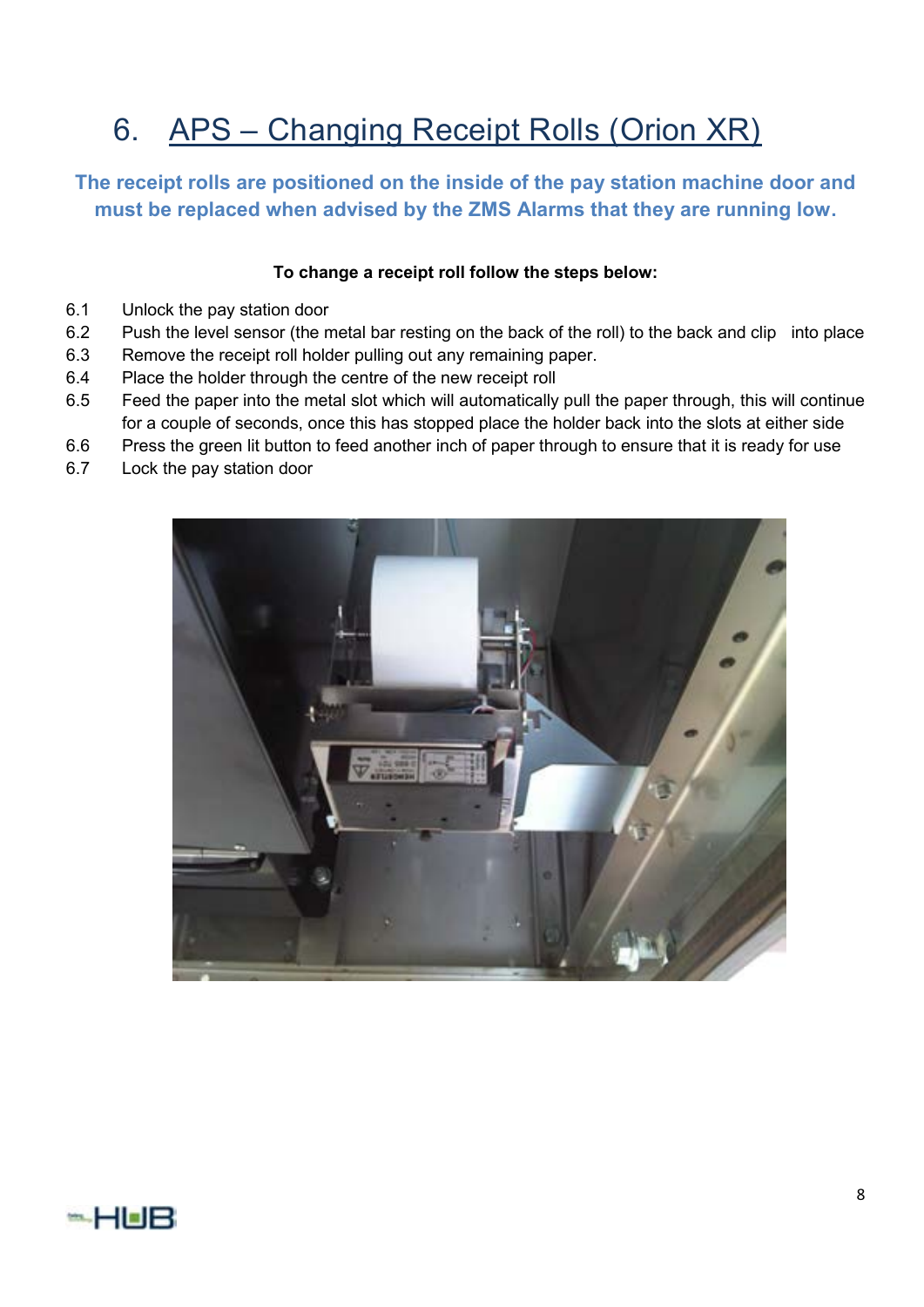## 7. Regular Reader (UCD) cleaning

**HUB supplies special cleaning cards for cleaning the UCD (Universal Card-reading Device). The cards are moistened with a special cleaning fluid to assist with removing dirt from the magnetic head and rollers of the reader.** 

#### **To use a cleaning card:**

#### **Ensure the lane is coned off to re-route oncoming vehicles**

- 7.1 Remove the cleaning card from the sealed sachet.
- 7.2 Insert it into the slot and remove it when it is returned. (You may need to activate the loop on an Entry or Exit station to do this)
- 7.3 Repeat this ten times while the card is still moist.
- 7.4 Allow the fluid to evaporate so that the card is dry to the touch then re-insert.
- 7.5 Remove the card and discard.

This should be done weekly and more often if the machine is getting heavy use. It is good practice to run a cleaning card through the UCD every time you install a new cassette of tickets.

Please also run the reader status report regularly (ZMS Revision 4.1 onwards) to determine if there are any units that need specific attention.

If the UCD is performing poorly dirt is the most likely cause. Clean and check before reporting it as faulty.



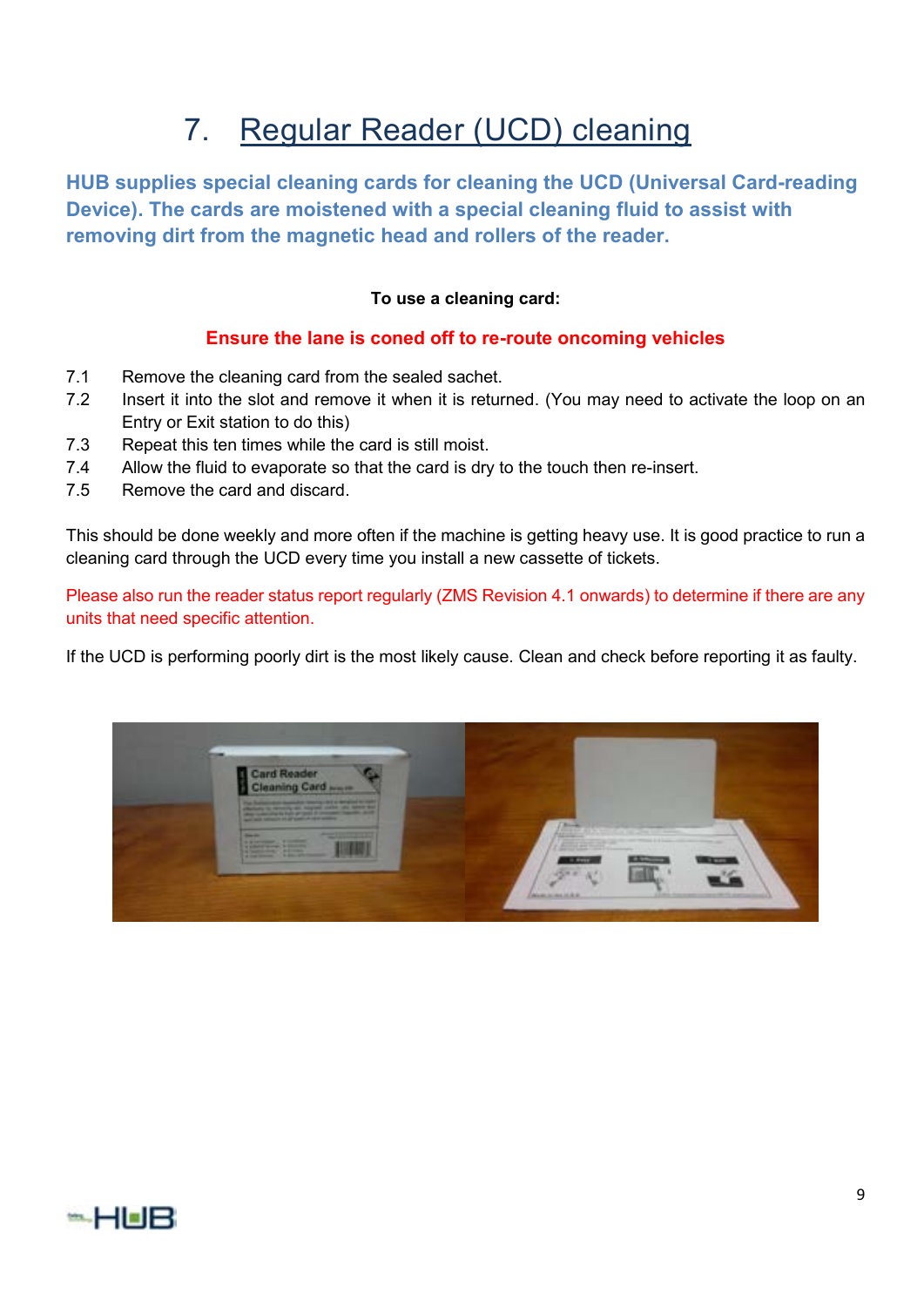### 8. COIN SAFE

### **Changing a coin safe:**

- 8.1.1 Open pay station door.
- 8.1.2 Unlock the pull-out lock that is accessible on the front of the safe and carefully pull the coin safe out. A money statistics report is automatically printed and must accompany the safe.
- 8.1.3 Insert an empty, reset safe (see below) and push it back until it locks into place.
- 8.1.4 Check the safe if is properly in place.
- 8.1.5 Take the money statistics print-out.
- 8.1.6 Lock the door of the payment station.

### **Resetting a coin safe:**

- 8.2.1 Unlock the lid with the corresponding key.
- 8.2.2 Empty the safe contents.
- 8.2.3 Turn the lid in order to have access to its inner side.
- 8.2.4 Turn the key in the safe removal lock 90 degree's.
- 8.2.5 Push the leaf spring carefully to the side and push the slide until it stops.
- 8.2.6 Holding the slide in this position, turn the key in the safe removal lock 90 degree's back and remove the key.
- 8.2.7 Turn the lid over and unlock the upper locking cylinder.
- 8.2.8 Set the lid on the upper safe rim and slide it all the way to the back.
- 8.2.9 Lock the lid with the corresponding key.
- 8.2.10 The safe is now ready for re-insertion.



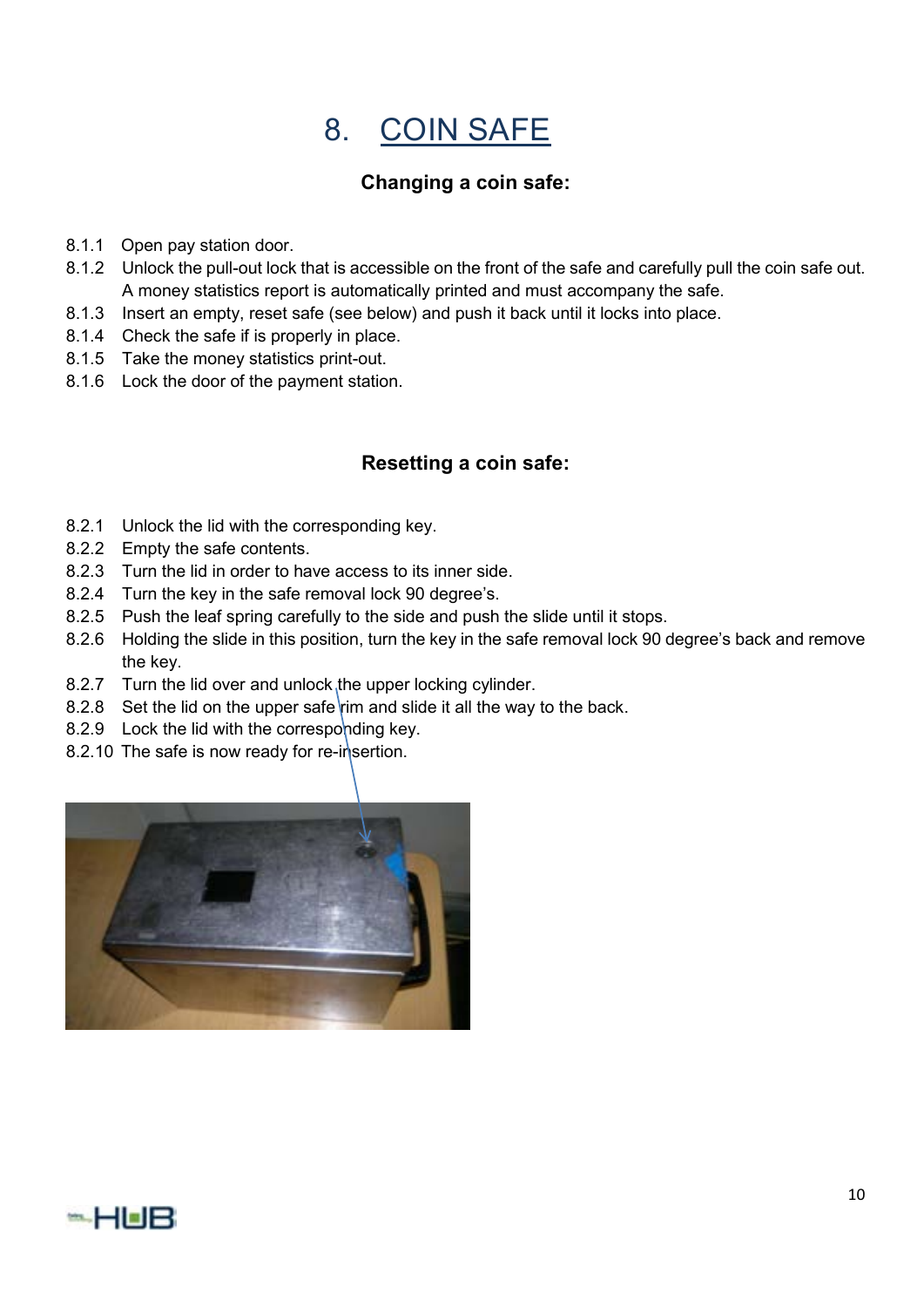### 9. NOTE SAFE (BNA)

### **Changing a note safe (BNA):**

- 9.1.1 Open the service door of the payment station.
- 9.1.2 Turn the key in the safe removal lock 90 degree clockwise and carefully remove the banknote safe.
- 9.1.3 A money statistics report is printed automatically.
- 9.1.4 Check whether the new safe is ready for installation (reset see below).
- 9.1.5 Push the empty safe in and lock it in place with the key.
- 9.1.6 Check that the note safe if is properly in place.
- 9.1.7 Lock auto pay station door.

### **Resetting a note safe (BNA):**

- 9.2.1 Insert the key in the lock on the banknote safe lid and turn it clockwise by 90 degrees.
- 9.2.2 Open the lid of the banknote safe.
- 9.2.3 Pull out the banknotes from the safe.
- 9.2.4 Insert the key in the pull-out lock and turn the key 90 degree clockwise.
- 9.2.5 Pull the lever back and push the shutter all the way back.
- 9.2.6 Hold it in place and turn the key anti-clockwise.
- 9.2.7 Close the lid of the banknote safe.



### 10. NOTE SAFE (MFL)

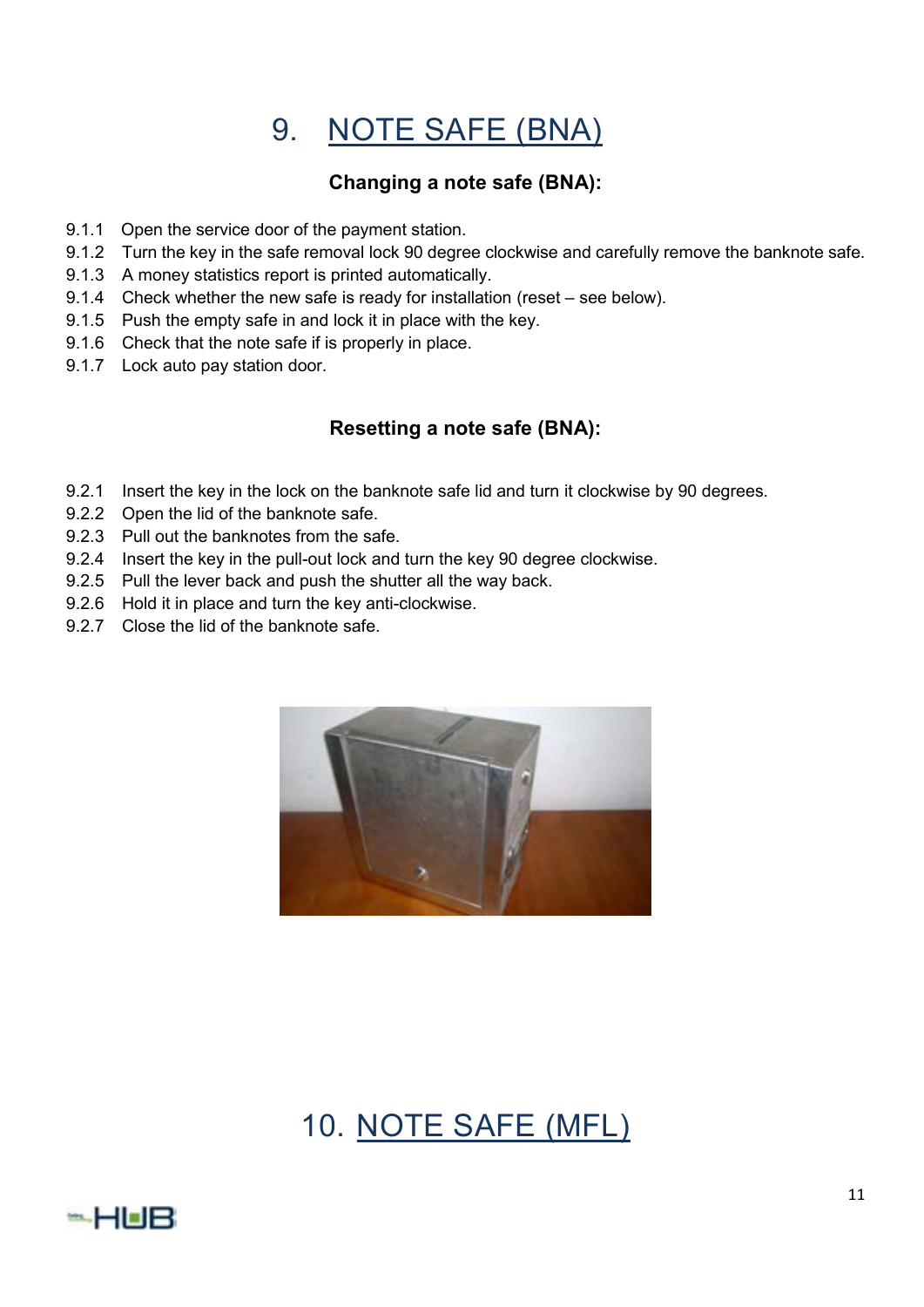### **Changing the note safe (MFL):**

- 10.1.1 Open the service door of the payment station.
- 10.1.2 Turn the safe removal key 90 degrees anticlockwise and carefully remove the safe.
- 10.1.3 A money statistics report is printed automatically
- 10.1.4 Check whether the safe being installed has been reset (see below).
- 10.1.5 Push the empty safe in and lock it in place with the key.
- 10.1.6 Check that note safe if is properly in place.
- 10.1.7 Lock the pay station door.

### **Removing banknotes and resetting the safe (MFL)**

- 10.2.1 Insert the key in the lock on the banknote safe lid, pushing slightly on the key against the spring force of the lock and turn it anticlockwise 90 degree's.
- 10.2.2 Open the lid of the banknote safe.
- 10.2.3 Remove the banknotes from the stacking device.
- 10.2.4 Close the lid of the banknote safe.



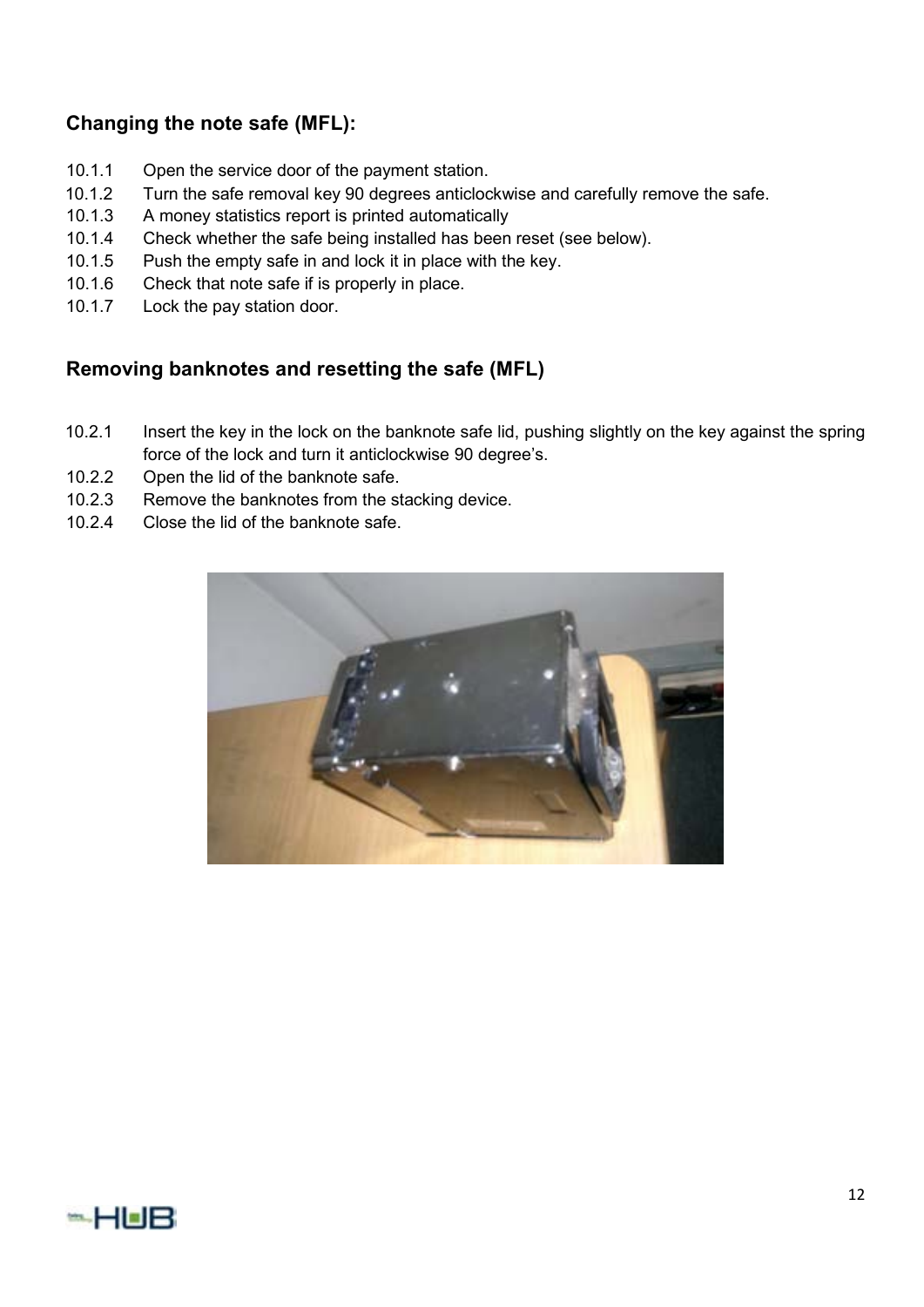### 11. Different types of coin and note jams

**11.1 Clearing Coin Jam Mars (560,690.7900):** 



- 11.1.1 Open the automatic pay station door.
- 11.1.2 Switch off the station at the power supply.
- 11.1.3 Remove coin ynit enclosure and hang it on the brass hook provided (to prevent damage)
- 11.1.4 Press the reject lever.
- 11.1.5 Open the acceptor module and check for jammed coins. Close after checking.
- 11.1.6 Remove coin tube and check for jammed coins on both the top and bottom of the unit.
- 11.1.7 Check coin tubes to ensure that all coins are flat in the unit.
- 11.1.8 Reinsert the coin tubes into the coin unit.
- 11.1.9 Reinsert the coin unit into coin unit enclosure.
- 11.1.10 Switch the automatic pay station back on the power supply.
- 11.1.11 Close and lock the pay station door.

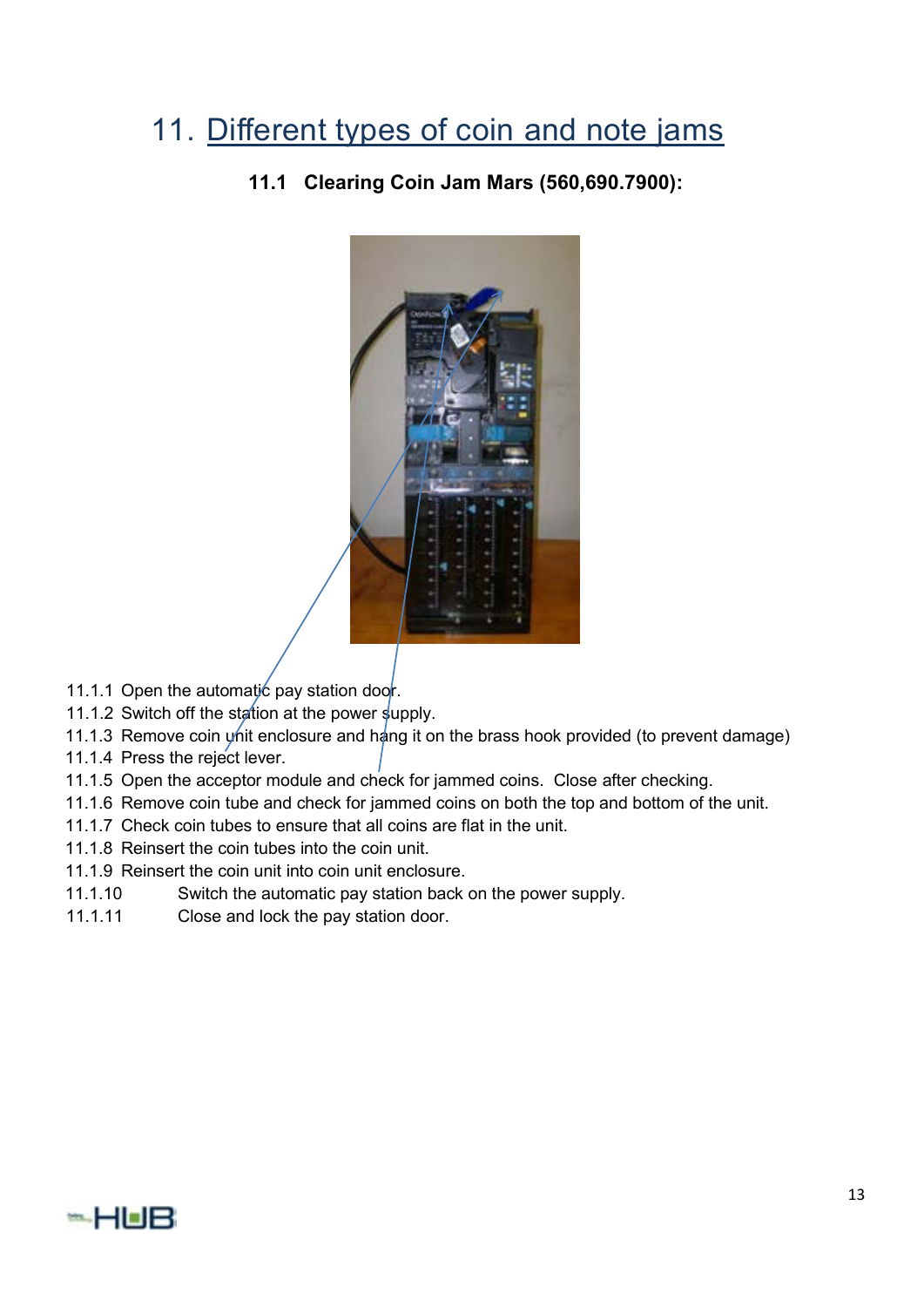### **11.2 Clearing Coin Jam (RCU):**



- 11.2.1 Open the automatic pay station door.
- 11.2.2 Switch off the station at the power supply.
- 11.2.3 Loosen coin acceptor bracket screws and slide the coin accepter backwards.
- 11.2.4 Remove the data cable from the coin acceptor.
- 11.2.5 Remove the coin acceptor from the bracket.
- 11.2.6 Open validator lid and check if there are any coins jammed inside the unit.
- 11.2.7 Check if there are any coins in the coin separator or coin distributor block (White block).
- 11.2.8 Open the hopper drawer with the key and check if there is a mix of coins in the hoppers caused by the jam.
- 11.2.9 Close the hopper drawer.
- 11.2.10 Remount the coin validator and connect data cable.
- 11.2.11 Switch on pay station power.
- 11.2.12 After pay station has reset check if coin validator led light is green (Board on the RCU unit).

After pay station has reset check if coin validator led light is green (Board on the RCU unit). Close the automatic pay station door.

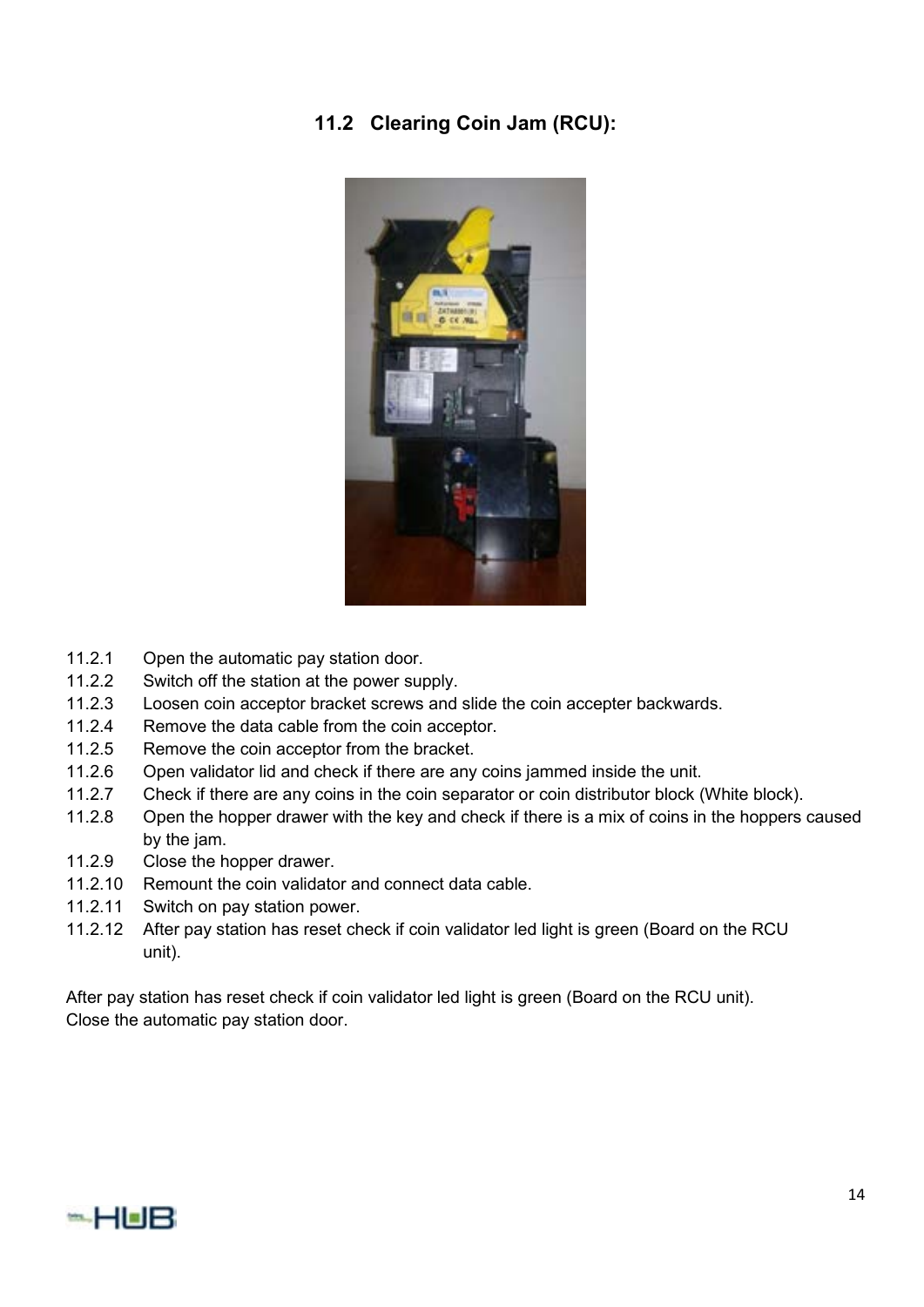### **11.3 Clearing Note jam (BNA):**

- 11.3.1 Open the automatic pay station door.
- 11.3.2 Push back handle at the back of the reader and open top section of the reader.
- 11.3.3 Check for any note jam.
- 11.3.4 Close note reader and
- 11.3.5 Close auto pay station door.
- 11.3.6 If the problem persists remove the note safe and determine whether there is a note jammed when feeding into the note safe. Replace the note safe with a reset unit and test.



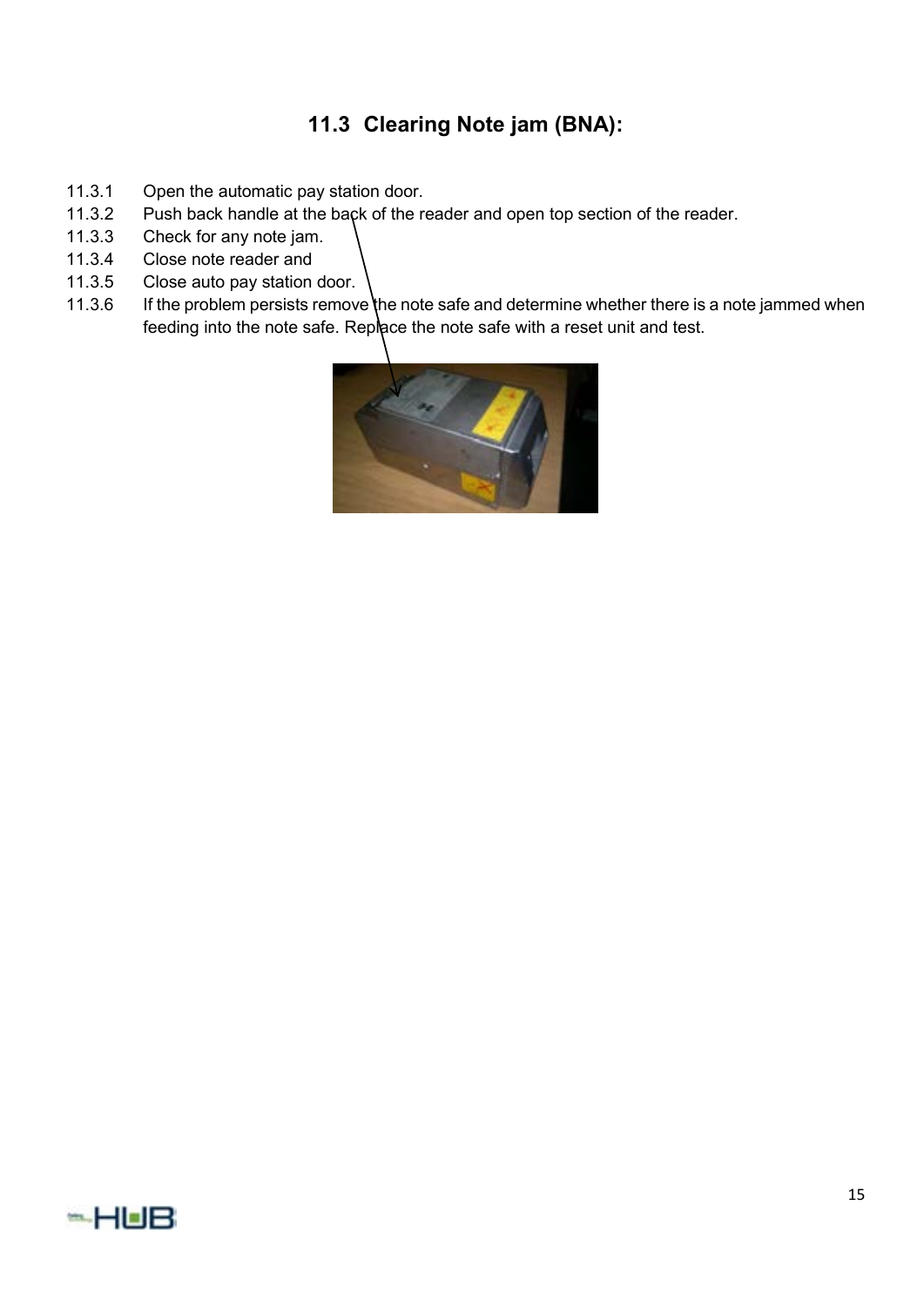### **11.4 Note jams (B2B and MFL):**

### **If banknotes get jammed in the CashCode Bill-to-Bill, You will need to open the respective part of the device to be able to remove any jammed or crumpled banknotes.**

Unlock and open the service door of the Pay Station. Access the respective part of the Cashcode MFL or Bill-to-Bill reader.



Accessing the banknote path on the validating head

There are two guides in the validating head that must be opened to access the banknote path. If space above the CashCode Bill-to-Bill allows, the guides in the validating head can be opened without removing the validating head from the housing. Otherwise the validating head must be removed before opening the guides.

Accessing the banknote path in the validating head: If you need to remove the validating head from the housing, lift the latch at the bottom of the validating head. Gently remove the validating head from the housing.



Accessing the banknote path in the chassis and cassettes:

Note: Neither the recycling cassettes nor the dispensing cassettes can be removed from device without the chassis being removed from the housing.

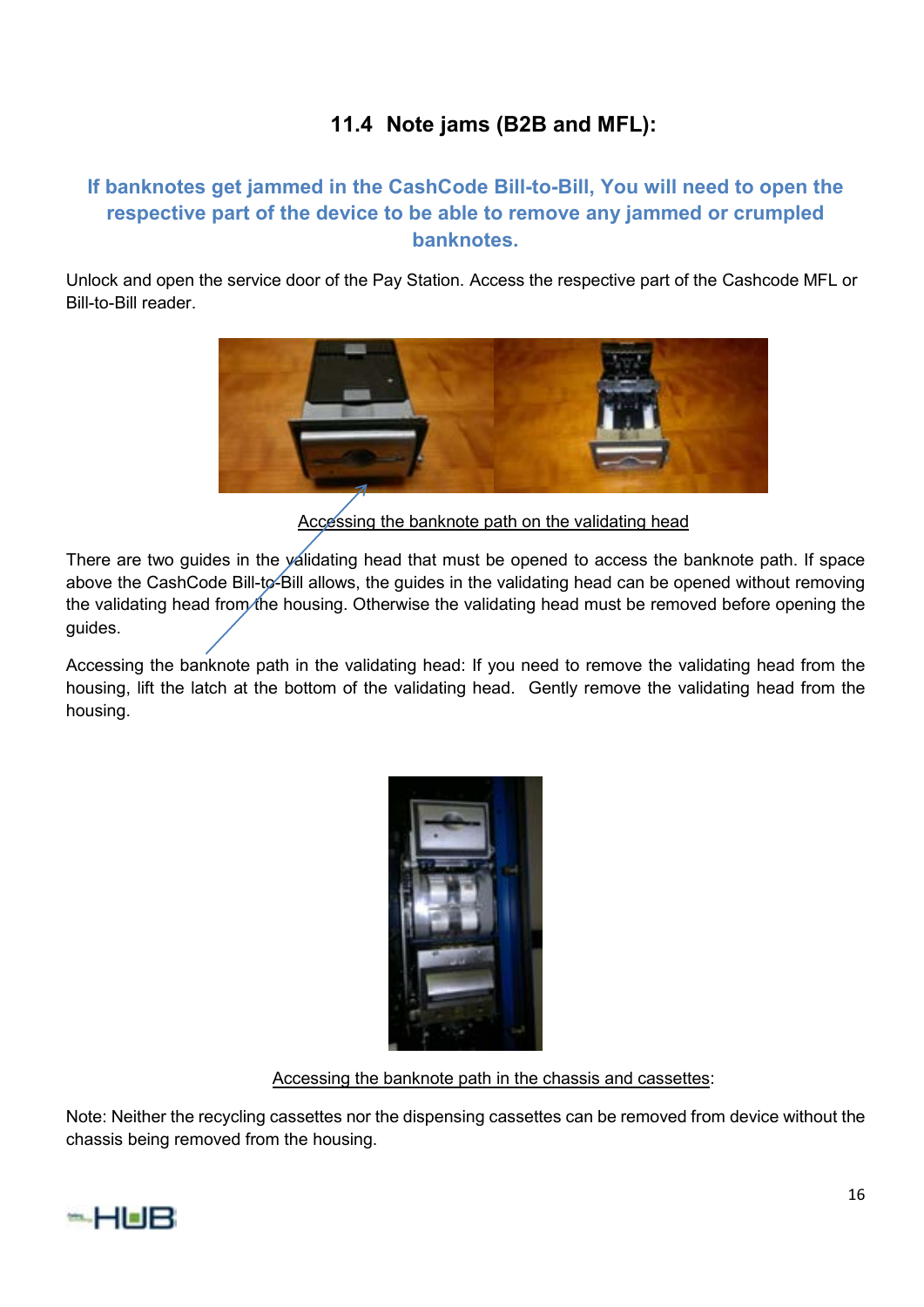The recycling cassettes, the dispensing cassette and the path switch are mounted in a chassis. In order to access the banknote path, you must remove the entire chassis from the housing of the CashCode Bill-to-Bill.



Removing the chassis from the housing.

Insert the key in the lock below the chassis. Slightly push in the key against the spring force of the lock and turn it counter-clockwise by 90°. Push in the bar at the top of the chassis to release the chassis. CAUTION! The chassis and cassettes are heavy. Please support the module beneath the chassis when pulling it out of the housing!

Take hold of the handle on the front of the chassis and pull out the chassis and contents horizontally.Set the chassis and cassettes down on a suitable surface.



Opening the chassis and accessing the path switch

To open the chassis and access the path switch, first push one of the release buttons on the chassis. Fold out the two halves of the chassis. The gas spring supports the halves of the chassis.

Release the recycling cassette by sliding the locking latch to the open position. Pull out the recycling cassette from the chassis.

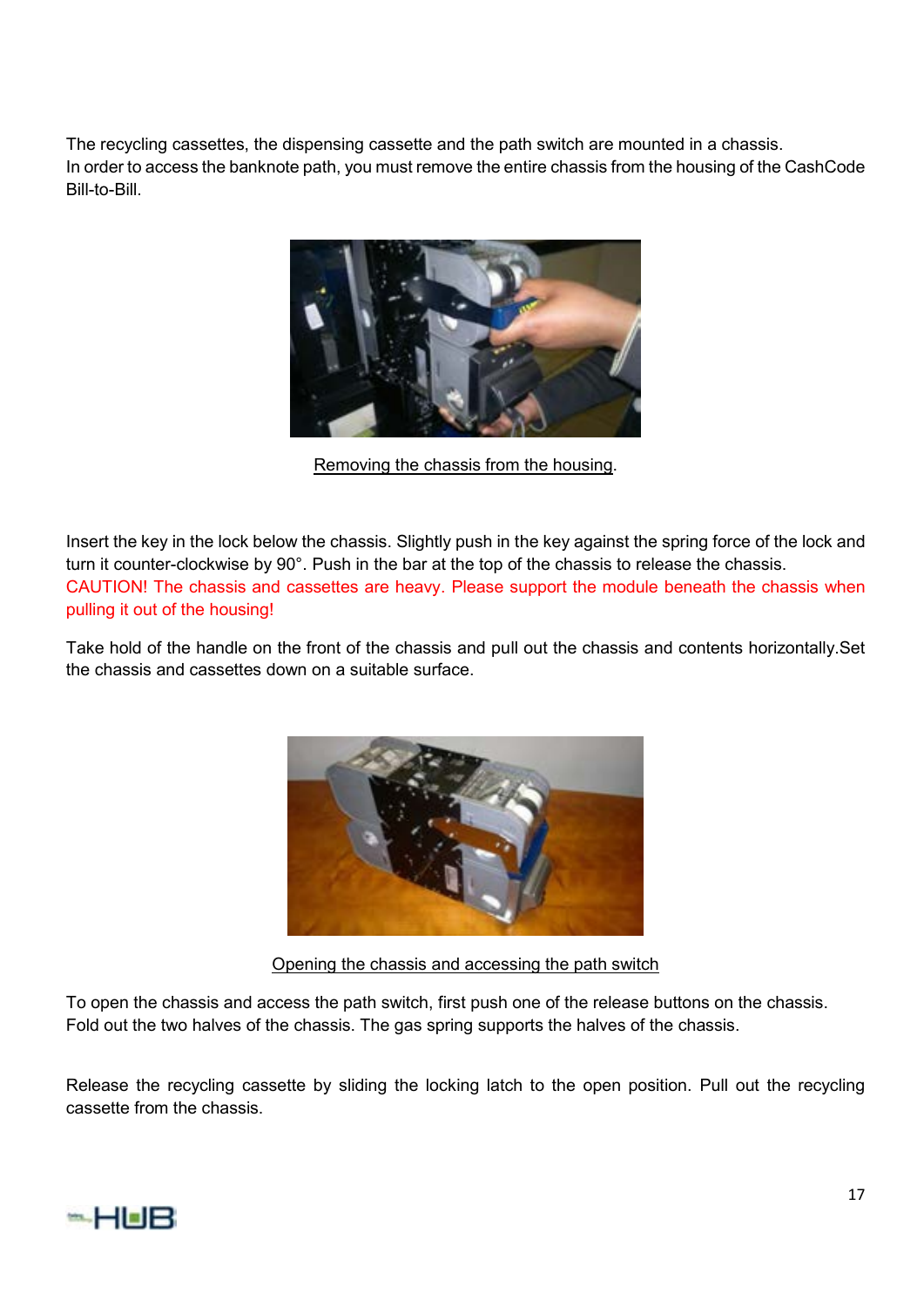Release the dispensing cassette by sliding the locking latch to the open position. Pull out the dispensing cassette from the chassis. To open the dispensing cassette, slide the locking latch to the open position and fold out the cassette lid.

### 12. Power failures

### **In the event of a power failure please follow the procedure below to ensure that the parking system is protected from damage**

- 12.1 Power down all entry, exit lanes and barriers at the power switch situated within each unit. This is to ensure that barriers do not hit vehicles on power up. It also protects the equipment from power surges when the power is restored.
- 12.2 Once the power is switched off push the barrier arms into the up or open position.
- 12.3 Power down all APS's at the power switch.
- 12.4 Shut down the ZMS system (Stop ZMS) and power down all the ZMS computers (START SHUT DOWN). This may require the manager level password.
- 12.5 Once the power is restored and stable power up all equipment. It is recommended to start with entries, then APS's, the ZMS system and then exits.

### 13. Resetting a barrier

### **In the event of a power failure or power dip you may experience a problem with a barrier not operating correctly. If this occurs please follow the procedure below,**

### **Ensure the lane is coned off to re-route oncoming vehicles**

- 13.1 Power down the entry / exit lane and barrier at the power switch situated within each unit.
- 13.2 Switch on the entry/exit lane and wait for it to boot up.
- 13.3 Switch on the barrier and wait for all lights on the barrier panel to stop flashing.
- 13.4 Once all lights have stopped flashing you can reopen the lane to traffic.
- 13.5 If the lights continue to flash keep the lane closed and log a call with HUB.

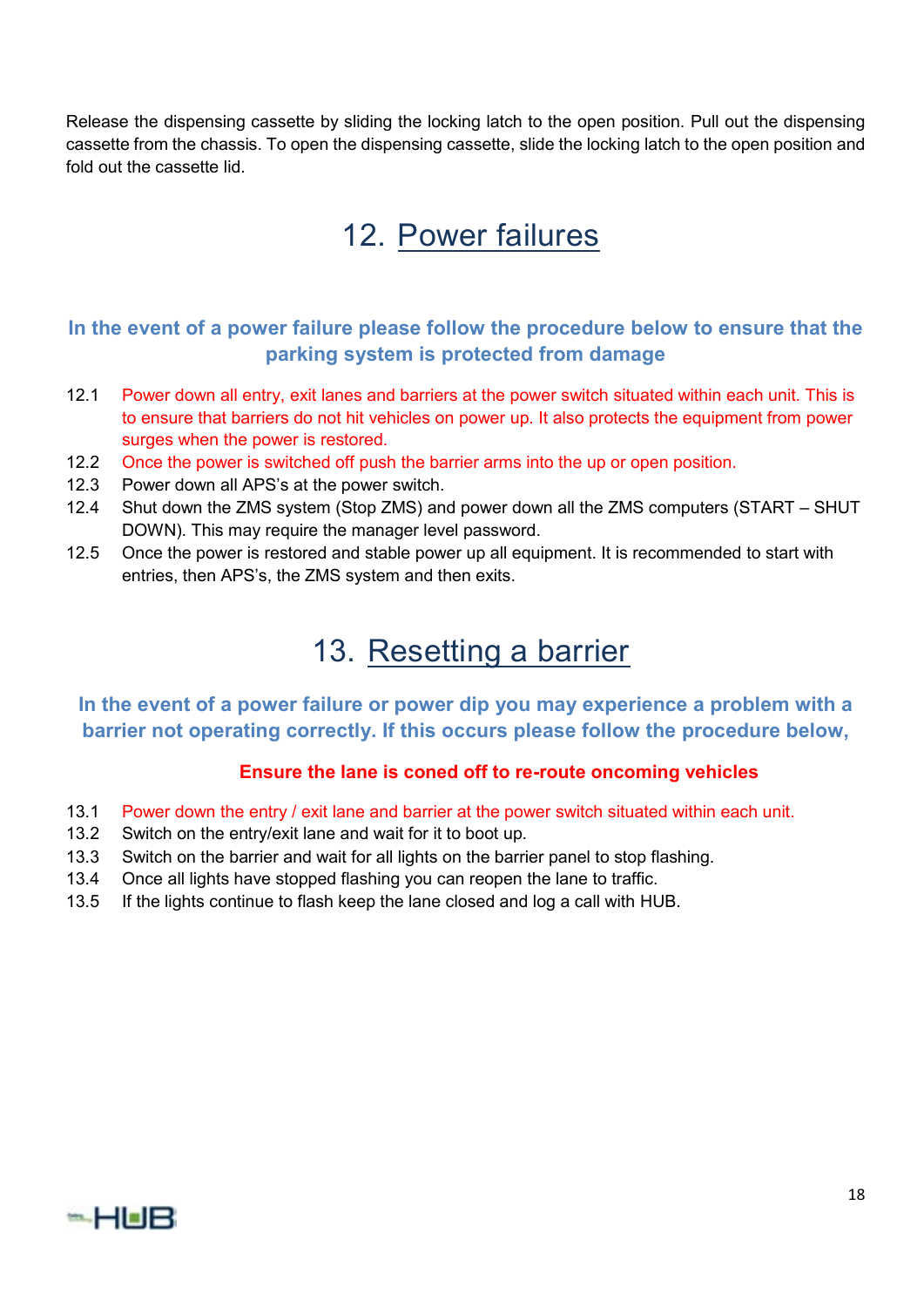## 14. Service Check list

| Below is the check list of items that need<br>to be completed during a HUB Service of<br>the equipment. If, on review after the<br>service it is noted that these have not<br>been done please contact the HUB Call<br>Centre.                                                                                                                                                                                                                                                                                                                                                                                                                                                                                                                                                                                                                                                                                                                                                                                                                                                                                                                                                                                                                                                               | <b>ZMSPC</b><br>Clean PC and brush out PC PSU (External)<br>Do windows maintenance e.g. scandisk, defrag (if site<br>permits)<br>Clean keyboard and mouse<br>Check and test UPS<br>Do OPMS.mdb backup and repair<br>Perform OPMS and Parameter backup<br>Check scheduled backup are operational<br>Check for sufficient disk space on PC<br>Check system date and time (compare to Telkom 1026)                                                                                                                                                                                                                                                                                                                                                                                                                                                                                                                                                                                                                                                                                                                                                                                                                                                                                                                           |
|----------------------------------------------------------------------------------------------------------------------------------------------------------------------------------------------------------------------------------------------------------------------------------------------------------------------------------------------------------------------------------------------------------------------------------------------------------------------------------------------------------------------------------------------------------------------------------------------------------------------------------------------------------------------------------------------------------------------------------------------------------------------------------------------------------------------------------------------------------------------------------------------------------------------------------------------------------------------------------------------------------------------------------------------------------------------------------------------------------------------------------------------------------------------------------------------------------------------------------------------------------------------------------------------|---------------------------------------------------------------------------------------------------------------------------------------------------------------------------------------------------------------------------------------------------------------------------------------------------------------------------------------------------------------------------------------------------------------------------------------------------------------------------------------------------------------------------------------------------------------------------------------------------------------------------------------------------------------------------------------------------------------------------------------------------------------------------------------------------------------------------------------------------------------------------------------------------------------------------------------------------------------------------------------------------------------------------------------------------------------------------------------------------------------------------------------------------------------------------------------------------------------------------------------------------------------------------------------------------------------------------|
| <b>COMMON - Lane Stations, APS's, Cashiers</b>                                                                                                                                                                                                                                                                                                                                                                                                                                                                                                                                                                                                                                                                                                                                                                                                                                                                                                                                                                                                                                                                                                                                                                                                                                               | <b>COMMON - UCD's, Feeders &amp; Escrows (Including</b><br><b>Validators)</b>                                                                                                                                                                                                                                                                                                                                                                                                                                                                                                                                                                                                                                                                                                                                                                                                                                                                                                                                                                                                                                                                                                                                                                                                                                             |
| Remove loose tickets from stations<br>Clean dirt, cob-webs, etc from station using a blower or<br>mini-vacuum<br>Test if housing is loose and re-secure<br>Clean extractor fan filter (replace if necessary)<br>Test extractor fan and heater and adjust thermostat to<br>suit local conditions. Make sure no tickets etc obstruct<br>fan/heater<br>Check the door locking mechanisms and lubricate if<br>needed<br>Check ticket low switch for correct operation and adjust if<br>necessary<br>Clean dust from display and Perspex with anti-static<br>spray.<br>Check if the display is readable and replace if necessary<br>Check if PCU is firmly secured<br>Check PCU I/O and comms plugs are securely inserted<br>and check for loose wires<br>Check all cables for noticeable damage and replace as<br>needed<br>Tidy and secure all loose cables inside stations<br>Test intercom button and intercoms for clarity<br>Check all PSU power connector pins and cables and<br>replace as needed<br>Check PCU battery, if under 3V DC, replace<br>Check if incoming mains power is secure and safe. Test<br><b>PSU</b> switches<br>Clean APS thermal receipt printer rollers and test with<br><b>PTM</b><br>Check and test UPS (if fitted)<br>Check money tray lamp and user guide lamps | Check transport rollers for damage and replace if<br>necessary<br>Clean transport rollers<br>Clean and check mag head and replace if necessary<br>Clean printer and check print quality<br>check shaft on the solenoid for wear / damage<br>Check and clean transport belt, if worn, replace<br>Clean non-toothed gears, check if all grub screws are<br>present and tighten<br>Clean guide plates and ensure these are not bent<br>Replace optics on UCD and Feeder Escrow<br>Check the tension of the plastic transport rollers<br>Ensure that all cover screws are replaced and properly<br>tightened<br>Ensure that UCD is secured on mounting plate and does<br>not move backwards<br>Ensure the correct head gap is present for UCD99 and<br>UCD <sub>02</sub><br>Check the pins for damage connecting UCD and Feeders<br>Remove feeder cover plate with hex key to remove dirt<br>under plate<br>Check tension on feeder/escrow rollers and replace if<br>needed<br>Check the guillotine operation<br>Check the feeder/escrow teethed guide plates if bent and<br>straighten if necessary<br>Calibrate UCD/feeder/escrow as per version of UCD<br>With PTM do 5 read / write tests with both paper ticket<br>and DP card<br>Ensure that the plastic card holder is in place behind the<br>UCD on entries and APS's |

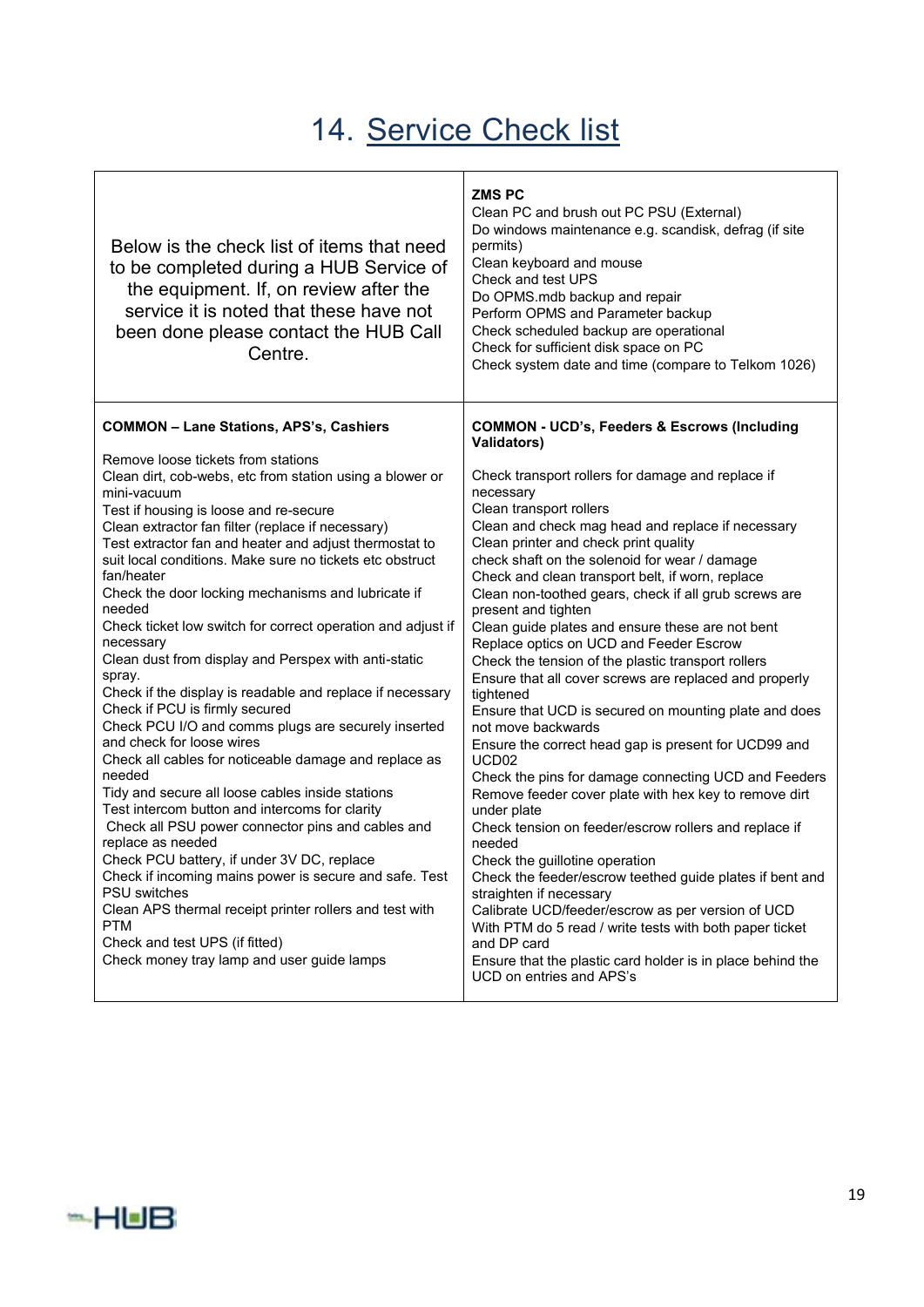| Barriers - Entry, Exit, Passby, ZLC, Free                                                                                                                                                                                                                                                                                                                                                                                                                                                                                                                                                                                                                                                                                                                                                                                                                                                                                                                    | APS's - Money handling Systems                                                                                                                                                                                                                                                                                                                                                                                                                                                                                                                                                                                                                                                                                                                                                                                                                                         |
|--------------------------------------------------------------------------------------------------------------------------------------------------------------------------------------------------------------------------------------------------------------------------------------------------------------------------------------------------------------------------------------------------------------------------------------------------------------------------------------------------------------------------------------------------------------------------------------------------------------------------------------------------------------------------------------------------------------------------------------------------------------------------------------------------------------------------------------------------------------------------------------------------------------------------------------------------------------|------------------------------------------------------------------------------------------------------------------------------------------------------------------------------------------------------------------------------------------------------------------------------------------------------------------------------------------------------------------------------------------------------------------------------------------------------------------------------------------------------------------------------------------------------------------------------------------------------------------------------------------------------------------------------------------------------------------------------------------------------------------------------------------------------------------------------------------------------------------------|
| Align arms<br>Check and tighten all bolts and nuts<br>Ensure barrier housing is not loose and tighten if<br>necessary<br>Ensure the spring is tensioned correctly i.e. arm opens<br>and closes at the same speed<br>Check that crank arm is securely fitted to motor shaft<br>and the rest of the crank mechanism<br>Replace all worn rubber stoppers<br>Clean barrier inside<br>Check loop detectors inserted correctly with the correct<br>frequency settings<br>Check for cross talk between lanes and adjust if<br>necessary<br>Check barrier logic e.g. inserted correctly<br>Check relay e.g. inserted correctly<br>Secure incoming mains<br>Check barrier drive cable is securely inserted and there<br>are no loose wires<br>Check condition of road surface where loops are and<br>check loop condition<br>Check barrier arm condition, jack knife kits, barrier arm<br>brackets and sheer plates and report<br>Check barrier door locks and secure | Clean discriminator and optics<br>Ensure that all coin paddles are working<br><b>Ensure all tubes are OK</b><br>Clean plastic transport rollers of note readers and all<br>excess dust from units<br>Clean scanners of the note readers<br>B2B clean optics and plastic transport rollers<br>B2B clean and check contacts of both cassettes and<br>recycling unit<br>Check and clean the contact switches of both note and<br>coin safes<br>Clean and lubricate the coin safe lid mechanisms (if<br>possible)<br>Clean RCU acceptors and hoppers<br>Check coin deflector plate is straight on RCU05<br>Check the solenoid and refill switch for correct operation<br>MK4 hoppers, check both male and female plugs<br>Reconcile APS if requested<br>Check change tray flap moves freely and returns to<br>closed position after use<br>Check and repair damage to safe |

## 15. Ordering of consumables

Please follow your internal procedures when ordering consumables. All orders should be placed with our consumables sales department on 011 7944 525 or on 0861 ZEAG SA (0861 932472). Please contact the same department when following up with the delivery of any consumables.

| <b>HUB Consumables</b>                                                                   |  |
|------------------------------------------------------------------------------------------|--|
| Magnetic Stripe Tickets (80 000 to 4 Million+)<br>Barcode Tickets (80 000 to 4 Million+) |  |
| APS Receipt Rolls (50 in a box) (300 - 400 receipts)                                     |  |
| Cashier Station Rolls (50 in a box) (300 - 400 receipts)                                 |  |
| Cleaning Cards (50 in a box)                                                             |  |
| <b>Magstripe Access Cards (Plain)</b>                                                    |  |
| <b>Magstripe Access Cards (with logo)</b>                                                |  |
| <b>Proximity Access Cards</b>                                                            |  |
| <b>Cashier Printer Ribbons SP200</b><br><b>Barrier protection shearplates</b>            |  |
| Laser printer cartridges                                                                 |  |

\* It is important to note that in order not to void warranties on third party products such as laser and receipt printers original equipment manufacturer ribbons and cartridges should be used at all times. Paper used in the printers should always be new and should be free from staples etc.

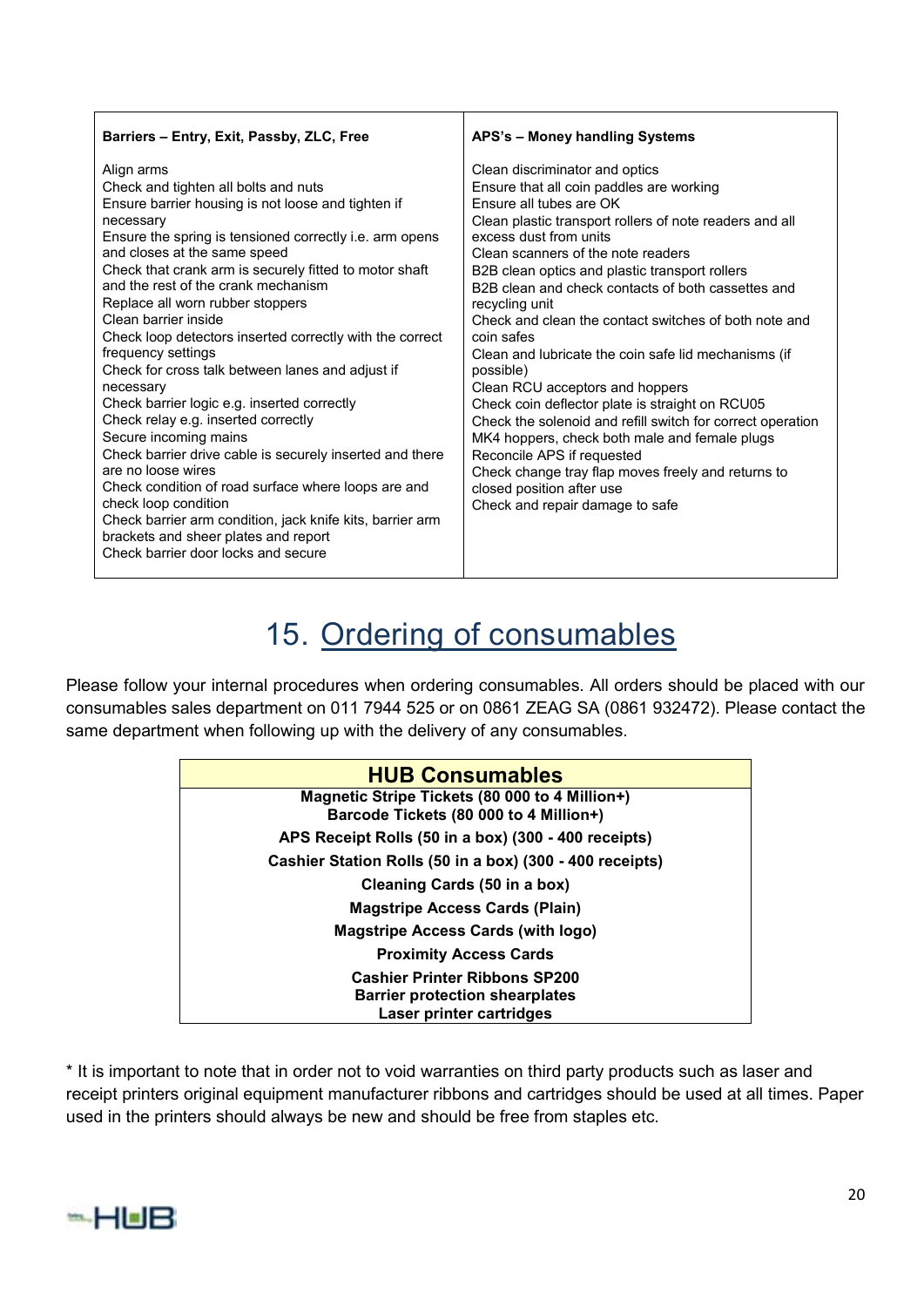### 16. Call logging procedure

The following procedure should be followed when placing a call for breakdown service:-

#### **During office Hours** –

Please call the office hours telephone numbers listed below. **NB,** please **do not**

try to place service calls directly with service engineers, or other HUB personnel. **All** service requests **must** be routed via the service telephone numbers listed below. Requests via individuals cannot be logged by the service telephone system, and subsequently cannot be controlled in the correct manner.

| <b>Office hours call logging</b> | <b>0861 ZEAG SA</b> |
|----------------------------------|---------------------|
| number                           |                     |
|                                  | 0861 932472         |
|                                  | 011 7944 525        |

- Ask for the Service Administrator, once connected, please state the following:
	- $\triangleright$  site location;
	- $\triangleright$  the name of the person placing the call;
	- $\triangleright$  a contact person on site and telephone number (if different to the person placing the call);
- The exact nature of the problem and requested action. **Please ensure that you get a reference number from the Service Administrator, this is your call-out number and confirms your proof of a request for service. Without this number your call-out cannot be followed up.**
- The HUB service engineer will then report to the parking control office when he/she arrives on site. Please ensure that this arrival time and date, and correct call-out reference number (relayed to the person reporting the service request – see above) is logged on the HUB service report when the call is completed.
- If the task is completed please inspect the work performed, ensure that the equipment is working correctly, and sign the service report to signify that you (as an employee authorized to do so) are satisfied that the work is in fact complete.

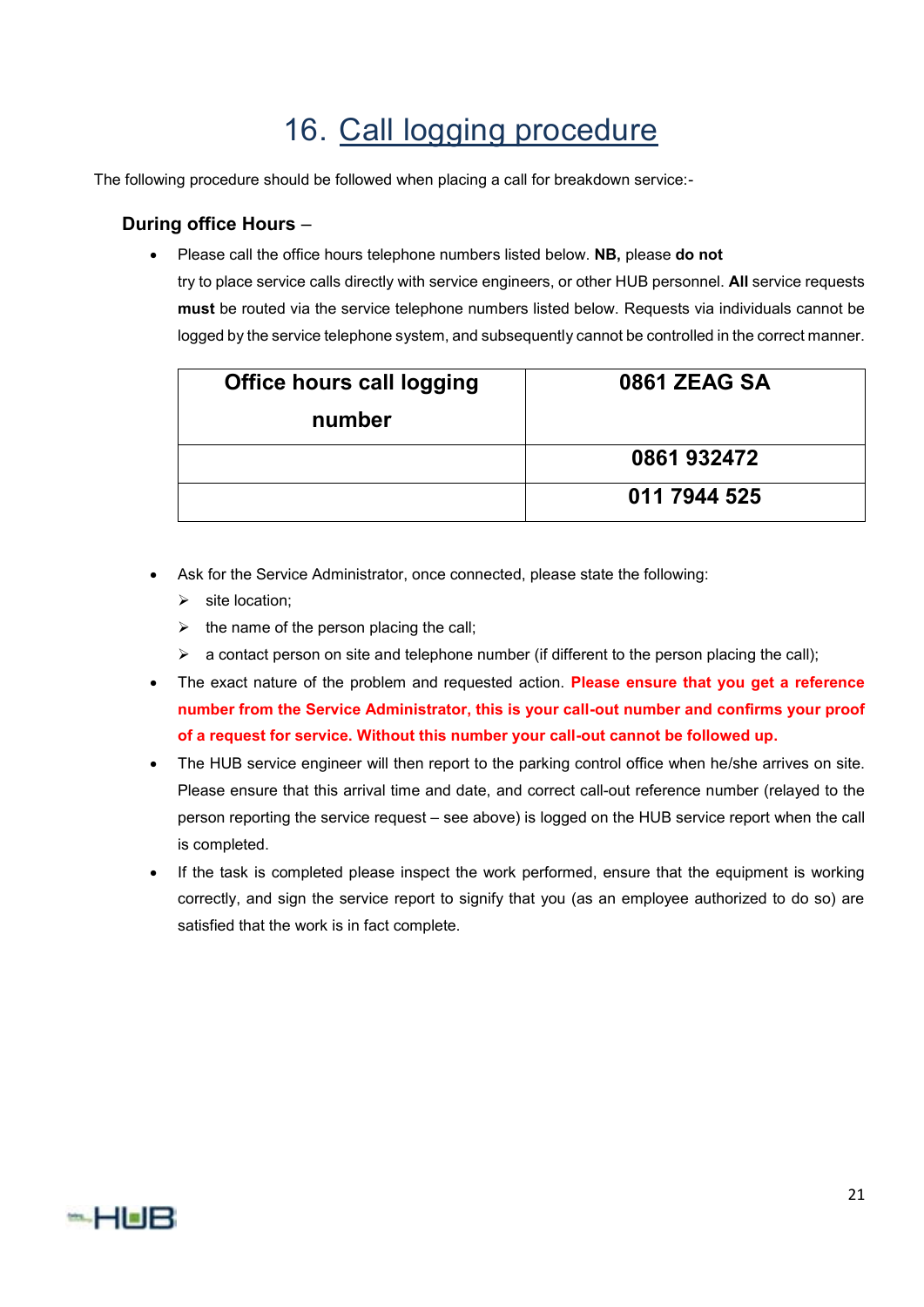#### **After office Hours** –

| Please call the cellular phone number relating to your region as listed below. |  |
|--------------------------------------------------------------------------------|--|
|--------------------------------------------------------------------------------|--|

| After hours call logging number | For all after hours calls |
|---------------------------------|---------------------------|
| <b>Region 1 (Green)</b>         | 082 554 0132              |
| <b>Region 2 (Orange)</b>        | 083 743 3880              |
| <b>Region 3 (Blue)</b>          | 083 711 5548              |



- Once connected, please state the following:
	- $\triangleright$  site location:
	- $\triangleright$  the name of the person placing the call;
	- $\triangleright$  a contact person on site and telephone number (if different to the person placing the call);

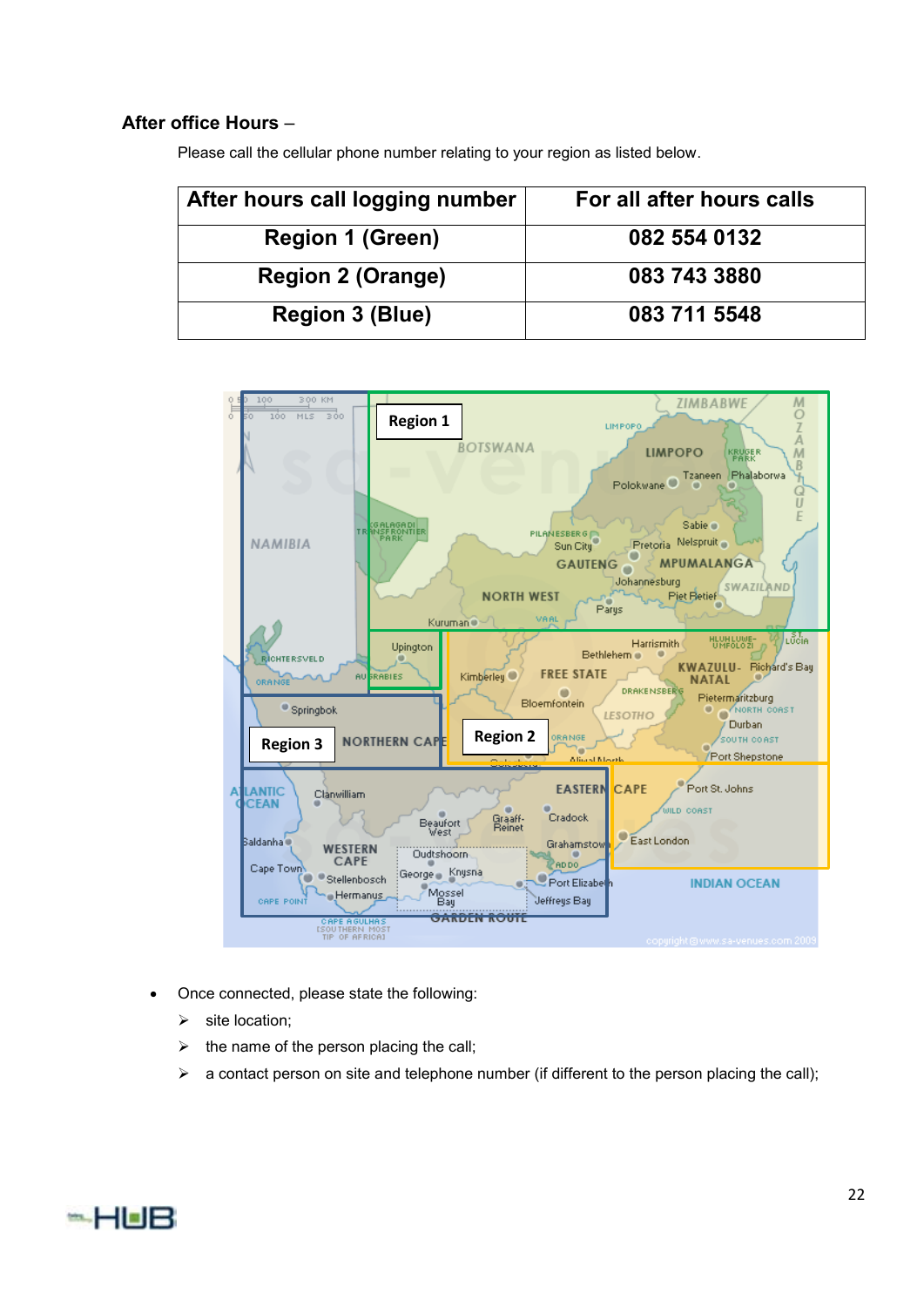- The exact nature of the problem and requested action. **Please ensure that you get a reference number from the technician. This is your call-out number and confirms your proof of a request for service. Without this number your call-out cannot be followed up.**
- The HUB service engineer will then report to the parking control office when he arrives on site. Please ensure that this arrival time and date, and correct call-out reference number (relayed to the person reporting the service request – see above) is logged on the HUB service report when the call is completed.
- **If the task is completed please inspect the work performed, ensure that the equipment is working correctly, and sign the service report to signify that you (as an employee authorized to do so) are satisfied that the work is in fact complete.**

**In the event you have any complaints regarding any service received from HUB, please contact the Service Manager, enabling us to take appropriate action and minimize any inconvenience experienced. He can be contacted on 082 497 8782. If you are unable to contact the Service Manager please call the following numbers relating to your Region,** 

| <b>Alternative numbers</b> | In case of an urgent call - Please state |
|----------------------------|------------------------------------------|
|                            | that you are unable to get hold of the   |
|                            | standby number                           |
| <b>Region 1 (Green)</b>    | 082 883 1511                             |
|                            | 082 894 6531                             |
|                            | 082 497 8782                             |
| <b>Region 2 (Orange)</b>   | 082 894 6532                             |
|                            | 082 4978781                              |
| <b>Region 3 (Blue)</b>     | 083 320 4437                             |
|                            | 083 257 3502                             |